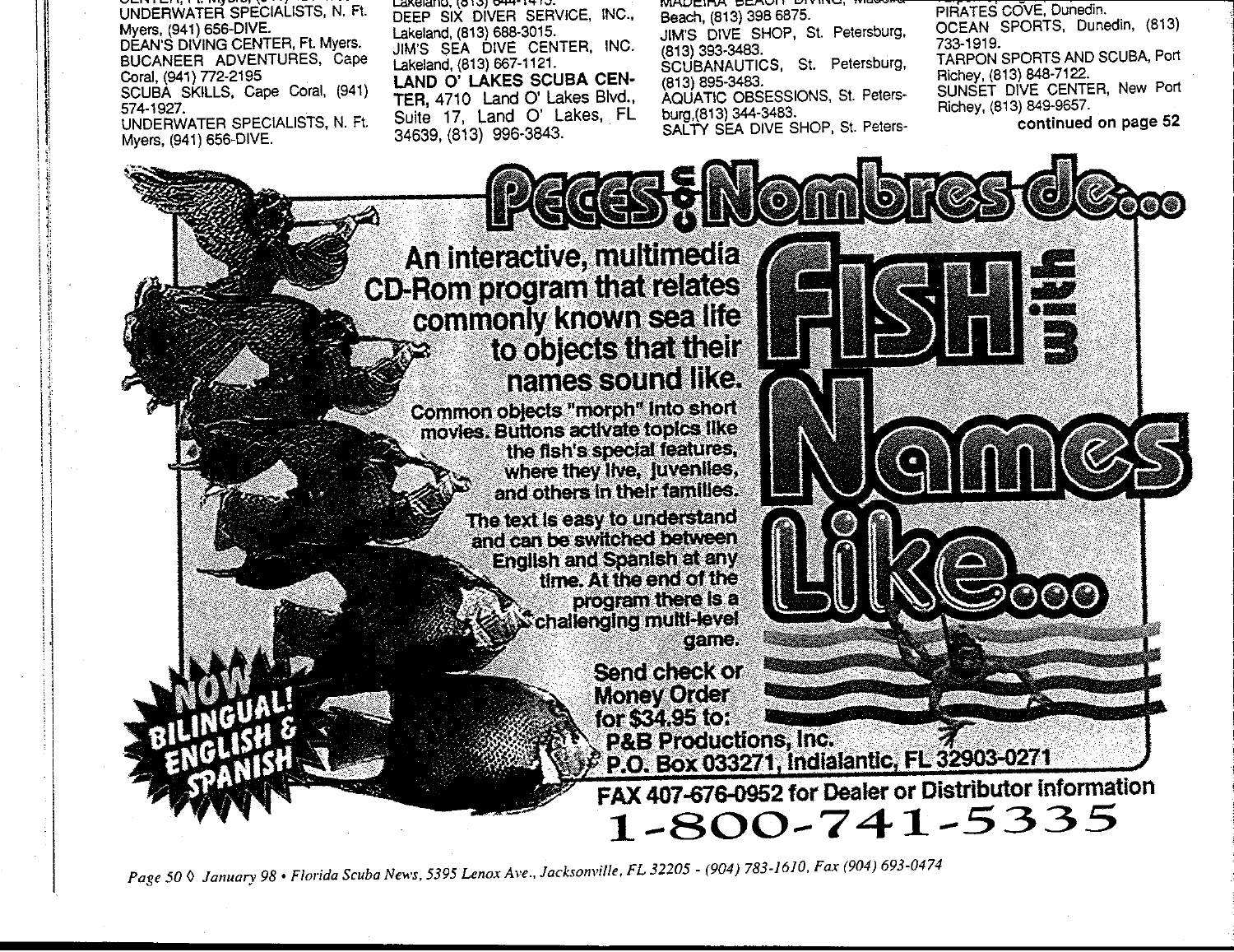## **Directory...**

de anticipations.<br>Notes I; .\ !

continued from previous page

BEACHSIDE WATERSPORTS, Holiday Inn Beachside, Key West.

**SUBTROPIC DIVE SHOP,** 1605 N. Roosevelt Blvd., Key West, FL 33040, (305) 296-9914, Fax (305) 296-991B.

BONSAI, KeyWest, (305) 294-2921.

**SOUTHWEST FLORIDA**

BEACH SPORTS, Marco Island,(941) 642-4282.

NAPLES DIVING CENTER, Naples, (941) 775-6220.

SEALANDIA SCUBA CENTER, Naples, (941) 775-6646.

UNDERSEAS DIVE ACADEMY, **Naples.**

MEL'S PLAZA BARBER SHOP, Bonita Springs.

SCUBA Adventures, LC, Naples, (941) 434-7477.

SCUBA QUEST, Cape Coral, (941) 458-1999.

SCUBA QUEST, Ft. Myers, (941) 936- 7106.

SEASPORTSAND SCUBA, Ft.Myers, (941) 334-4616.

SEAHORSE SCUBA, Ft. Myers Beach, (941) 454-3111.

UNDERWATER EXPLORERS DIVE CENTER, Ft.Myers, (941) 481-4733. UNDERWATER SPECIALISTS, N. Ft. Myers, (941) 658-DIVE.

DEAN'S DIVING CENTER, Ft. Myers. BUCANEER ADVENTURES, Cape

Coral, (941) 772-2195 SCUBA SKILLS, cape Coral, (941) 574-1927.

UNDERWATER SPECIALISTS, N. Ft. Myers, (941) 656-DIVE.

DEAN'S DIVE CENTER, Port Charlotte, (941) 255-1111.

FANTASEA SCUBA, Port Charlotte. AQUA SCUBA, Port Charlotte, (941) 625-3030.

DEPTHFINDERS DIVE CENTER, Port **Charlotte,**

(941) 766-7585.

GULF COAST DIVE CENTER, Venice, (941) 483-3483.

ÀDVENTURES IN SCUBA, Nokomis.<br>OUR WORLD DIVE CENTER, OUR WORLD DIVE CENTER,

Nokomis, (941) 483-3474. DOLPHIN DIVE CENTER, Sarasota, (941) 924-2785.

FLORIDA DOWN UNDER, Sarasota, (941) 922-3483.

OCEAN PRO DIVE SHOP, Sarasota, (941) 924-3483.

AQUA SPORTS, Sarasoata.

DOLPHIN DIVE CENTER, Sarasota,

(941) 924-2785. OCEAN PRO DIVE SHOP, Bradenton,

(941) 792-3483.

**SEATREK DIVERS,** 105 7th SI. N., Bradenton Beach, FL 34217, (941) 779-1506.

#### **SOUTH CENmAL FLORIDA**

**AQUATIC ADVENTURES,** 6433 Gall Blvd., zephyrhills, FL 33540, (813) 788-6476, GREEN TURTLE DIVE SHOP,

Lakeland, (813) 644-1415. DEEP SIX DIVER SERVICE, INC., Lakeland, (813) 688-3015, JIM'S SEA DtVE CENTER, INC.

Lakeland, (813) 667-1121. **LAND 0' LAKES SCUBA CEN·**

**TER,** 4710 Land 0' Lakes Blvd., Suite 17, Land 0' Lakes, FL 34639, (813) 996-3843,

BRANDON SCUBA CENTER, Brandon. (813) 654-8027. WOODS & WATER, Brandon, (813) 684-0122. UNDERWATER ADVENTURES DIVE

SHOP, Plant City, (813) 754-5193, SAND DOLLAR DIVE CENTER, **Mulberry** ACTION AQUATICS SCUBA &TRAV-

EL, Tampa, (813) 835-0062. ADVENTURES UNDERWATER, INC., Tampe. (813) 875-2376. ANTHONY'S SCUBA CENTER, Tampe, (813) 969-3483. SCUBA HAVEN, Tampa, (813) 972- 4455. SPORTS UNLIMITED, Tampa.

DEPTH PERCEPTION, Tampa, (813) 689-3483.

TAMPA SPORTS NORTH, Tampa. ACTION AQUATICS SCUBA, Tampa, (813) 835-0062, ADVENTURES TOO,

Tampa, (813) 877-3483, EZ SCUBA DIVERS, Tampa, (813) 887-5712.<br>ANTHONY'S

ANTHONY'S SCUBA CENTER, Tampa, (813) 969-3483.

BILL JACKSONS, Pinellas Park, (813) 576-4169.

DIVE BOAT MOORINGS, Tierra Verde, (813) 864-3483. WATER FANTASY DIVERS, Holiday,

(813) 942-0440. MADEIRA BEACH DIVING, Madeira

Beach, (813) 398 6875. JIM'S DIVE SHOP, St. Petersburg,

(813) 393-3483. SCUBANAUTICS, St. Petersburg,

(813) 895-3483. AQUATIC OBSESSIONS, St. Peters-

burg,(813) 344-3483. SALTY SEA DIVE SHOP, St. Peters-

burg, (813) 399-0456. BLUE SKIES SCUBA, St.Pete Beach, (813) 363-3156.<br>**ABNER'S ABNER'S CAMERA EX·** CHANGE, 5363 Central Ave., SI. Petersburg, FL 33710, (813) 321·5363, SEA-J'S SCUBA AND TRAVEL, Largo, (813) 585-7997. **TACKLE SHACK,** 7801 66th Street North, Pinellas Park, FL 34665, (813) 546-5080, Fax (813) 541-3478. TREASURE ISLAND DIVERS, Treasure Island, (813) 360-6669. INDIAN ROCKS TACKLE AND DIVE SHOP, Indian Rocks Beach, (813) 595-3196. MAC'S SPORTS, Clearwater, (813) 442-9931. SUNCOAST SPORTS UNLIMITED, **Clearwater.** DAN'S SCUBA SCHOOL, Clearwater, (813)446-8275. INTERNATIONAL SCUBA EDUCA-TORS, Clearwater, (813) 539-6491. TANKS ALOT, Largo, (813) 531-9101. SUNSHINE SCUBA, Largo, (813) 585-0938. NAUTICAL DREAMS, Palm Harbor, (813) 784-7593. TARPON SPORTS AND SCUBA, Tarpon Springs, (813) 937-8201. PIRATES COVE, Dunedin. OCEAN SPORTS, Dunedin, (813) 733-1919. TARPON SPORTS AND SCUBA, Port Richey, (813) 848-7122. SUNSET DIVE CENTER, New Port Richey, (813) 849-9657.

continued on page 52



Page 50 0 January 98 • Florida Scuba News, 5395 Lenox Ave., Jacksonville, FL 32205 - (904) 783-1610, Fax (904) 693-0474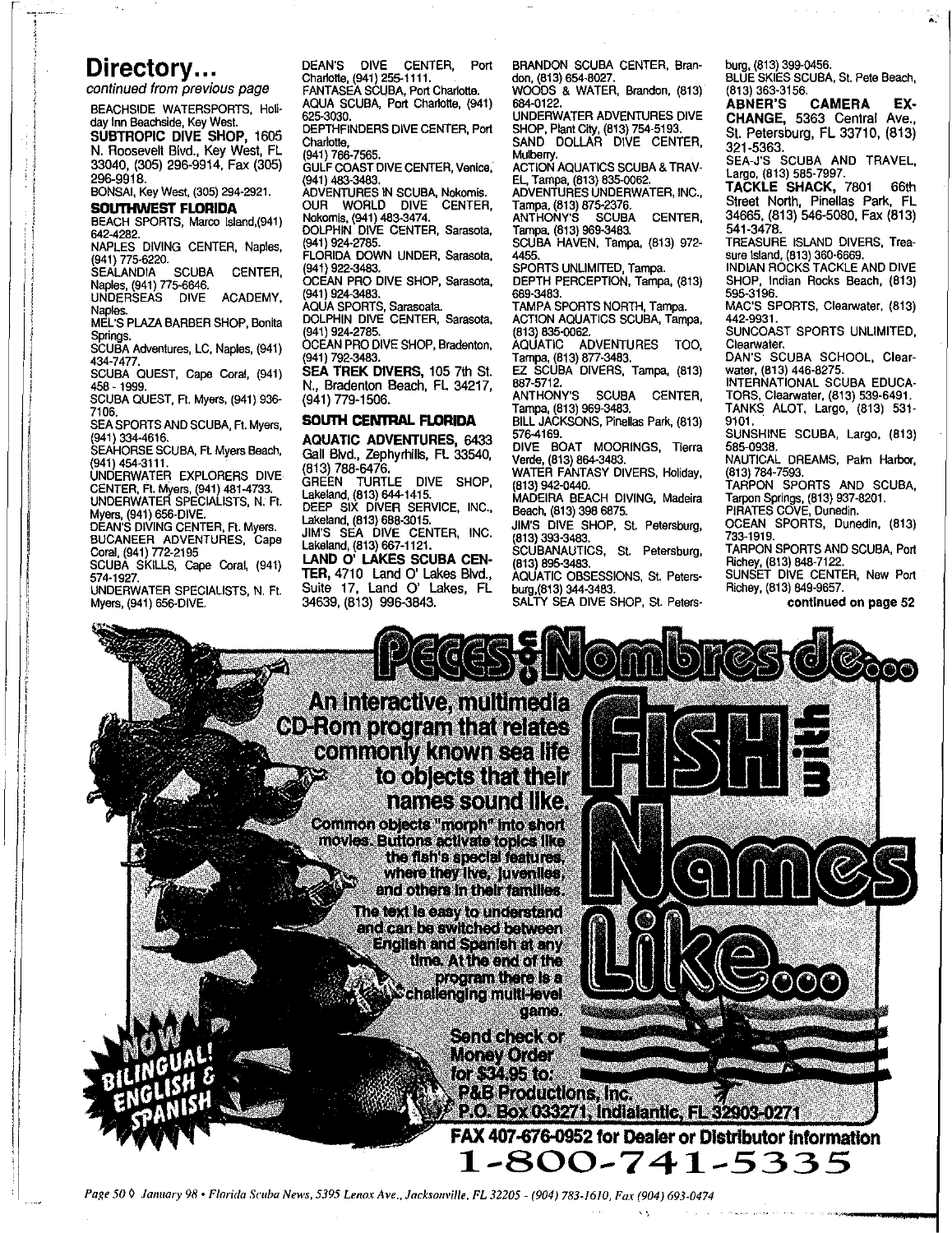## Directory...

,-- I

I

. I, i I

internationalistication<br>Internationalistication

continued from previous page

BEACHSIDE WATERSPORTS, Hollday Inn Beachside, Key West.

SUBTROPIC DIVE SHOP, 1605 N. Roosevett Blvd., Key West, FL 33040, (305) 296·9914, Fax (305) 296-9918.

BONSAI, Key West, (305) 294-2921.

#### SOUTHWEST FLORIDA BEACH SPORTS, Marco Island, (941)

642-4282. NAPLES DIVING CENTER, Naples,

(941) 775·6220, SEALANDIA SCUBA CENTER,

Naples, (941) 775-6646. UNDERSEAS DIVE ACADEMY, **Naples** 

MEL'S PLAZA BARBER SHOP, Bonita Springs.

SCUBA Adventures, LC, Naples, (941) 434-7477.

SCUBA QUEST, Cape Coral, (941) 458-1999,

SCUBA QUEST, Ft.Myers, (941) 936- *7106,*

SEASPORTS AND SCUBA, Ft.Myers, (941) 334·4616.

SEAHORSE SCUBA, Ft.Myers Beach, (941) 454-3111,

UNDERWATER EXPLORERS DIVE CENTER, Ft.Myers, (941) 481-4733, UNDERWATER SPECIALISTS, N. Ft.

Myers, (941) 656-DIVE. . DEAN'S DIVING CENTER, Ft.Myers. BUCANEER ADVENTURES, Cape

Coral, (941) 772·2195 SCUBA SKILLS, Cape Coral, (941) 574-1927.

UNDERWATER SPECiALISTS, N. Ft. Myers, (941) 656-DIVE,

DEAN'S DIVE CENTER, Port Charlotte, (941) 255-1111 ,

FANTASEA SCUBA, Port Charlotte. AQUA SCUBA, Port Charlotte, (941) 625-3030.

DEPTHFINDERS DIVE CENTER, Port Charlotte.

(941) 766-7585.

GULF COAST DIVE CENTER, Venice, (941) 463-3463,

ADVENTURES IN SCUBA, Nokomis.<br>OUR WORLD DIVE CENTER, OUR WORLD DIVE

Nokomis, (941) 483-3474. DOLPHIN DIVE CENTER, Sarasota,

(941) 924-2785, FLORIDA DOWN UNDER, Sarasota,

(941) 922-3463. OCEAN PRO DIVE SHOP, Sarasota,

(941) 924-3463, AQUA SPORTS, serasoata.

DOLPHIN DIVE CENTER, Sarasota,

(941) 924-2785. OCEAN PRO DIVE SHOP, Bradenton,

(941) 792-3463. SEA TREK DIVERS, 105 7th St.

N., Bradenton Beach, FL 34217, (941) 779-1506,

#### SOUTH CENTRAL FLORIDA

AQUATIC ADVENTURES, 6433 Gall Blvd., Zephyrhills, FL 33540, (813) 788-6476, GREEN TURTLE DIVE SHOP,

Lakeland, (813) 544-1415. DEEP SIX DIVER SERVICE, INC., Lakeland, (813) 688-3015,

JIM'S SEA DIVE CENTER, INC. Lakeland, (813) 687-1121. LAND 0' LAKES SCUBA CEN·

TER,4710 Land 0' Lakes Blvd., Suite 17, Land 0' Lakes, FL 34639, (813) 996-3643,

BRANDON SCUBA CENTER, Brandon, (813) 654-8027 WOODS & WATER, 8randon, (813) 664·0122, UNDERWATER ADVENTURES DIVE SHOP, Plant City, (813) 754-5193. SAND DOLLAR DIVE CENTER, Mulberry, ACTION AQUATICS SCUBA & TRAV-EL,Tampa, (813) 835-0062. ADVENTURES UNDERWATER, INC., Tampa, (813) 875·2376. ANTHONY'S SCUBA CENTER, Tampa, (813) 969-3483, SCUBA HAVEN, Tampa, (813) 972- 4455. SPORTS UNLIMITED, Tampa. DEPTH PERCEPTION, Tampa, (813) 689-3463. TAMPA SPORTS NORTH, Tampa. ACTION AQUATICS SCUBA, Tampa, (813) 835-0062. ADVENTURES TOO, Tampa, (813) 877-3483, EZ SCUBA DIVERS, Tampa, (813) 887-5712.<br>ANTHONY'S ANTHONY'S SCUBA CENTER, Tampa, (813) 969-3483. BILL JACKSONS, Pinellas Park, (813) 576-4169, DIVE BOAT MOORINGS, Tierra Verde, (813) 864-3483. WATER FANTASY DIVERS, Holiday, (813) 942-0440, MADEIRA BEACH DIVING, Madeira Beach, (813) 3986875. JIM'S DIVE SHOP, St. Petersburg, (813) 393-3463, SCUBANAUTICS, St. Petersburg, (813) 895-3463, AQUATIC OBSESSIONS, St. Petersburg,(813) 344·3483, SALTY SEA DIVE SHOP, St, Petersburg, (813) 399-0456.

BLUE SKIES SCUBA, St. Pete Beach, (813) 363-3156.<br>ABNER'S

CAMERA EX-CHANGE, 5363 Central Ave., 51. Petersburg, FL 33710, (813) 321-5363, SEA-J'S SCUBA AND TRAVEL,

Largo, (813) 585·7997,

TACKLE SHACK, 7801 66th Street North, Pinellas Park, FL 34665, (813) 546-5080, Fax (813) 541-3478,

TREASURE ISLAND DIVERS, TreasureIsland, (813) *360·6669.*

INDIAN ROCKS TACKLE AND DIVE SHOP, Indian Rocks Beach, (813) 595·3196.

MAC'S SPORTS, Clearwater. (813) 442-9931.

SUNCOAST SPORTS UNLIMITED, Clearwater.

DAN'S SCUBA SCHOOL, Clearwater, (813) 446-8275.

INTERNATiONAL SCU8A EDUCA-TORS, Clearwater, (813) 539-6491. TANKS ALOT, Largo, (813) 531-

9101.

SUNSHINE SCUBA, Largo, (813) 585-0938,

NAUTICAL DREAMS, Palm Harbor, (813) 784-7593,

TARPON SPORTS AND SCUBA, Tarpon Springs, (813) 937-8201,

PIRATES COVE, Dunedin. OCEAN SPORTS, Dunedin, (813) 733-1919.

TARPON SPORTS AND SCUBA, Port

Richey, (813) 848-7122.

SUNSET DIVE CENTER, New Port Richey, (813) 849·9657,

continued on page 52



";

*Page* 50 Ij *January* 98· *Florida Scuba News,* 5395 *Lenox Ave., lacksonviile, FL 32205· (904) 783-1610, Fax (904) 693-0474*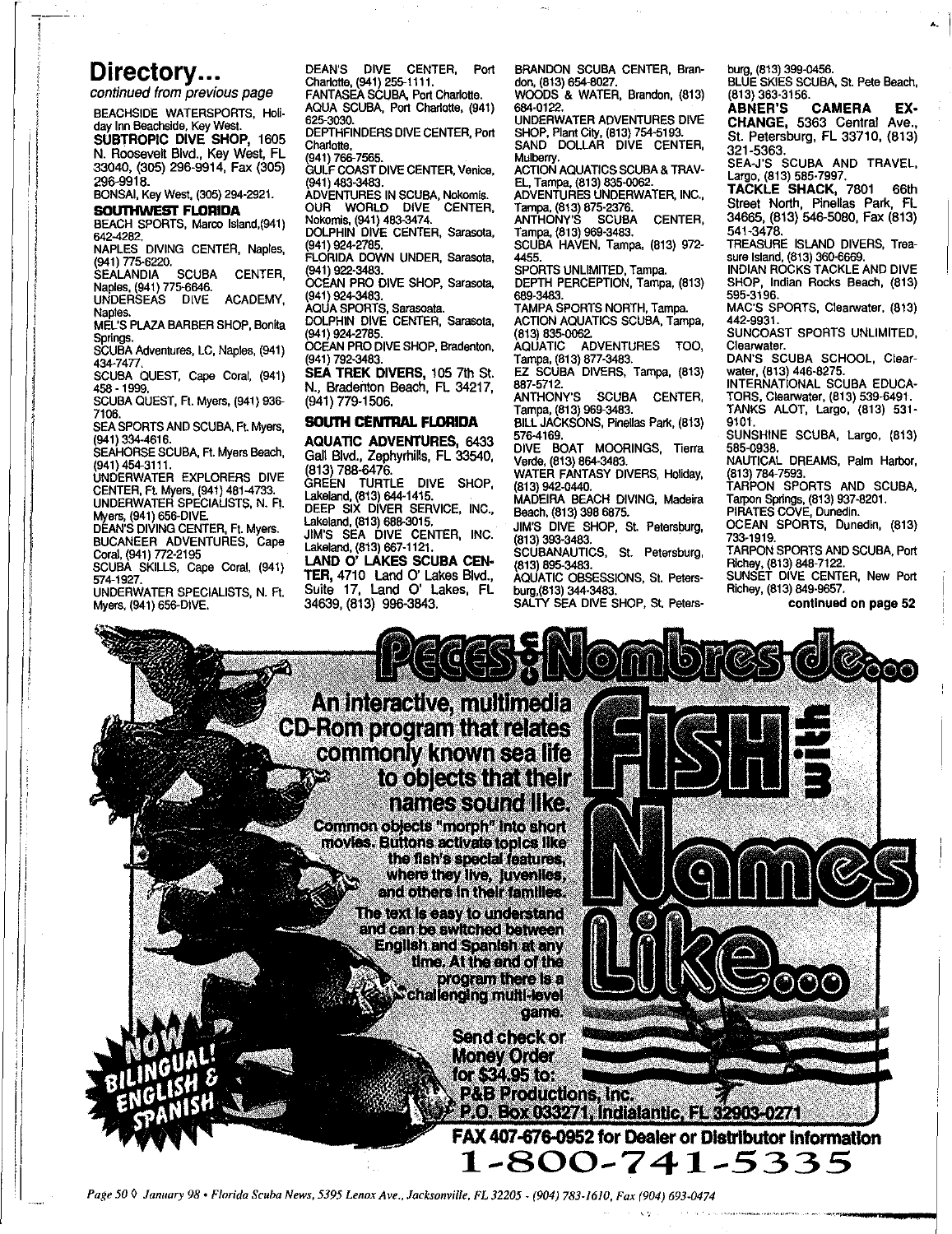San Francisco: Broom & Broom has been selected by Tektronix to develop and design the company's 1997 annual report. The company is a multinational technology leader; its graphic arts products include color printers and proofers. Broom & Broom was selected based on its experience helping clients position themselves using the annual report as a platform.

Lake Forest IL: Moore Business Communication Services and Siegel & Gale have allied themselves to provide integrated design and fulfillment solutions for electronic and print business statements. Pursuant to the agreement, Moore and Siegel & Gale will crosssell one another's services to customers --- information design expertise from Siegel & Gale and document reengineering experience from Moore.

Bethesda MD; The Direct Marketing Association put its stamp of approval on Jill Tanenbaum Graphic Design & Advertising. The design firm is creating an updated corporate identity, logo and letterhead for the association, as well helping to launch an ad and direct mail campaign, developing a tradeshow booth, creating an image brochure and organizing a web site.

Boulder CO: Walker & Lee Advertising and Design expanded its microbrewery client list to include Coast Range Brewery in Gilroy CA; Estes Park Brewery, Prairie Rock Brewery in Schaumqura II. and Ravens Ridge Brewery in Fairbanks AK. The firm is developing 6-pack packaging, in-store point-ofsale, wearables, glassware and draught handles.

Portland OR: Gerh-Schoen Creative leaves San Francisco for Portland. The firm will continue to provide services to its current Bay-area clients which includes the San Francisco Ballet, The Foundation for San Fancisco's Architectural Heritage and Williams-Sonoma. Heidi Butenschoen is the firm's principal.

Washington DC: A two day course - Managing Creative Services - offered by Dynamic Graphics promises to "increase the profitability and productivity" of creative departments. The course is led by Maria Piscopo, a past president of Visual Artists Association and current teacher at The Art Center College of Design. Sites are Washington DC, August 21-22; Sacramento, September 11-12; Chicago, September 22-23 and Atlanta, November 13-14. Contact: www.dgusa.com or 800,255.8800.

FAX NO. 3013090941 GAAPHIC DESIGN: USA ODIUSA 31

P. 1

Pittsburgh: The Graphic Arts Technical Foundation (GAFT) is offering a book to help build technical vecabulary. The Glossary of Graphic Communications is a comprehensive reference book with over 3,500 jargon-free definitions of technical terminology. Among some of the topics are color printing, computer networking, digital technology, electronic publishing, and internet/intranet communications. Contact: 412.741.6860 indicate order no. 1305-3.

South Burlington VT/San Francisco: San Francisco based Primo Angeli has scooped up the new Ben & Jerry's package redesign program. Ice cream, frozen yogurt, and sorbet product lines are included. The redesign is slated to be in stores in 1998.

Austin TX: Two former SicolaMartin employees, Kenan Aktulun and Kyla Kanz, have launched their own multimedia design studio focusing on web site and CD-ROM development. The pair has a dozen years of advertising and design experience. Though only recently unveiling its name - Olive Design the firm has already completed projects for Dodge, Wal-Mart, Shimano Cyding, Karma International and Dell Computer.

Washinaton DC: Eastrnan Kodak and National Geographic have teamed up to launch the Society's The Complete National Geographic: 108 Years of National Geographic Magazine on CD-ROM. The CD includes every page of the venerable magazine for the past 108 years, including legendary images, stories and nostalgic advertisements. The alliance includes a "mega-marketing" program in which the Society showcases the Kodak logo "Take Pictures Further" corporate theme on all CD-ROM packages. Also induded: a multiyear commitment by Kodak to advertise in the magazine.

Syosset NY: Stuart Kerner Advertising is producing advertising and promotional materials for Aerospace Lighting Corporation. Based in Holbrook, the dient is a leader in advanced aircroft fluorescent lighting systems and components.

Cleveland: Stein & Company has spun off a new company Digital Navigation to help companies put their web sites to work. The creative team includes corporate marketing counselors, web designers, computer technicians and graphic designers. Clients include GE Lighting, Sherwin-Williams, BP Oil, and Horton Crossbows.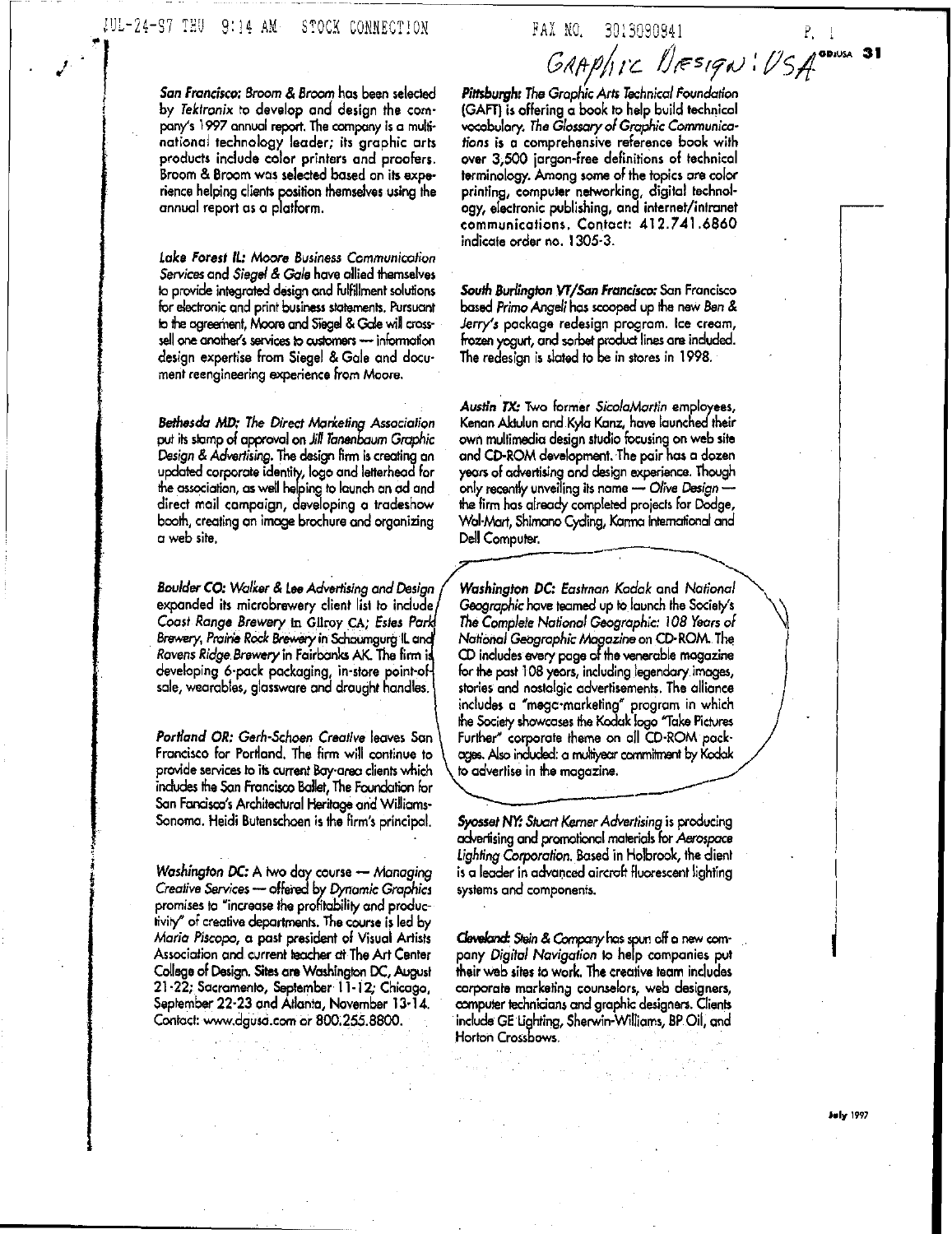JUL-24-97 THU  $9:15AM$ STOCK CONNECTION





UATHER

CONTACT

**National Geographic Sarah Clark** (202) 828-5664 sclark@ngs.org

**CONTACT** 

Eastman Kodak Co. John LaBella (716) 724-6891 jisbella@kodak.com  $\frac{5}{2}$ 

KODAK AND NATIONAL GEOGRAPHIC FORGE BRAND-MARKETING ALLIANCE For Immediate Release

WASHINGTON - Photographic giants Eastman Kodak Company and the National Geographic Society have forged a brand-marketing alliance to launch the Society's The Complete National Geographic: 108 Years of National Geographic Magazine on CD-ROM. Mindscape, a leading developer and publisher of consumer software, will market and distribute the CD-ROM collection.

**News** 

The alliance includes a mega-marketing program in which the National Geographic Society will showcase Kodak's logo and Take Pictures. Further TM corporate theme on all the packages containing the CD-ROM collection. Kodak also will participate in the Society's launch of the product this fall and in follow-up promotion activities, including a co-op sweepstakes that will target millions of consumers nationwide. The alliance also includes a multi-year commitment by Kodak to run advertising in National Geographic magazine.

The Complete National Geographic includes every page of National Geographic magazine for 108 years. This collection delivers legendary images, stories and nostalgic advertising decade by decade using a powerful search engine. The complete set will be available this fall for an estimated street price of \$199.

(OVER)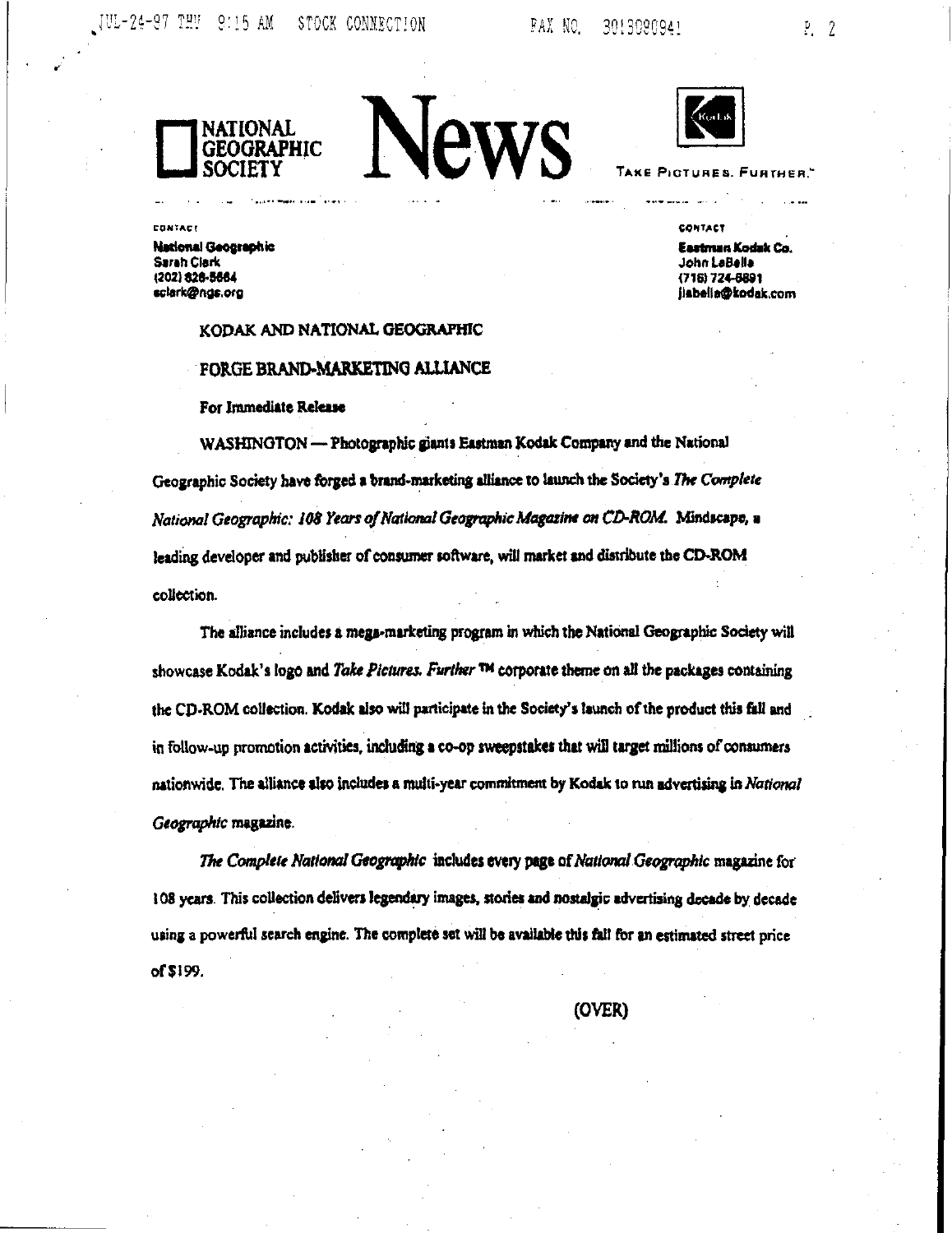UdT V9-92-**9:17 AM** STUCK COMMECTION

#### **KODAK (PAGE 2)**

"Kodak long has shared National Geographic's passion for pictures, and today our two organizations are on another common path," said Carl Gustin Jr., chief marketing officer and senior vice president of Kodak. "As Kodak goes beyond traditional bounds to innovate products that deliver on the promise embedded in our corporate theme, National Geographic is also breaking new ground. Indeed, The Complete National Geographic will enable a whole new generation of people to experience a century of history as it actually happened - much of it 'told' through photography and now made available through the magic of computers. What a wonderful way to Take Pictures. Further. What a great effort to reinforce Kodak's brand strength."

National Geographic and Kodak have worked in tandem since Kodak placed its first ad in National Geographic in 1908. In fact, National Geographic magazine photographers were among the first in their profession to capture action in color on Kodachrome 35 mm film. The first images on Kodachrome film appeared in the magazine's April 1938 issue, and they will come to life again in the new CD-ROM collection.

"This alliance is the ideal integration of two great brands, allowing both to further penetrate new markets - especially the young 'wired' generation of computer users," said Robert Sims, senior vice president, National Geographic Society. "And it is a natural extension of our almost 90 years of shared photographic history."

Kodak is the world leader in both traditional silver halide imaging and digital imaging. With major manufacturing plants in the U.S., Canada, Mexico, Brazil, England, France, Germany and Australia, Kodak markets a range of products in more than 150 countries.

(MORE)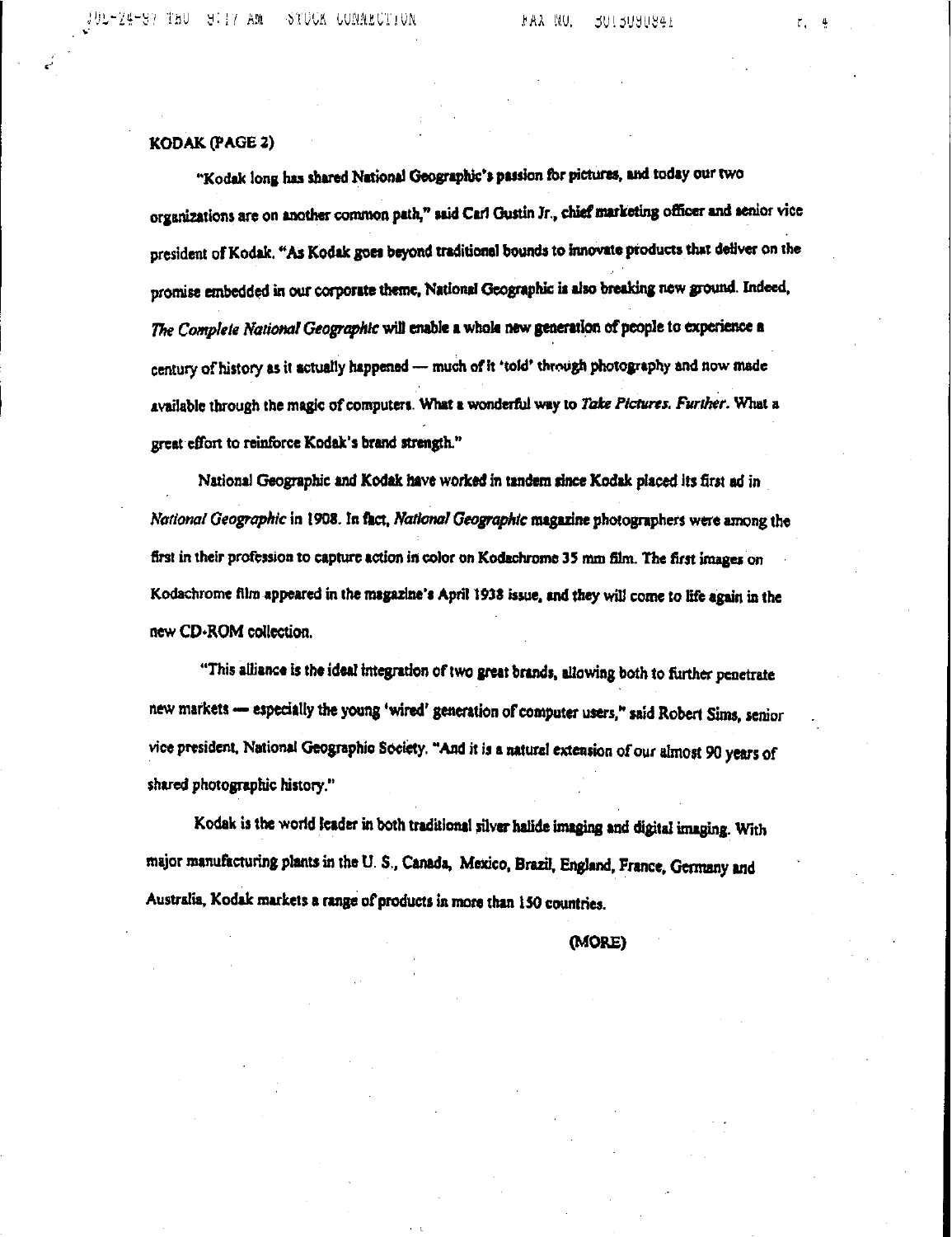JUL-24-97 THU 9:15 AM STOCK CONNECTION.

FAX NO. 3013090941

 $P = 3$ 

### KODAK (PAGE 3)

Those products include: photographic films, papers and chemicals for amateur and professional use; motion picture films; diagnostic imaging film and equipment; digital imaging products including cameras, scanners, sensors and printers; copier-duplicators; microfilm and image management systems. Kodak, headquartered in Rochester, N.Y., employs approximately 95,000 people worldwide.

The National Geographic Society is the world's largest nonprofit scientific and educational organization, whose worldwide memberahin reaches every country and tops 9 million. The Society achieves its mission through publications, television programs, classroom education initiatives and scientific research. National Geographic, its flagship magazine, is read by some 44 million people each month. The Complete National Geographic: 108 Years of National Geographic Magazine on CD-ROM is produced by National Geographic Interactive, the electronic publishing division of the Society.

Mindscape, Inc., is a leading developer and publisher of consumer software for the home. entertainment, education and reference markets. Mindscape is part of Pearson, pic, the international media group based in London.

Mindscape is a registered trademark of Mindscape. Inc.

Kodak, Kodschrome and Take Pictures. Further are trademarks of Eastman Kodak Company.

4/97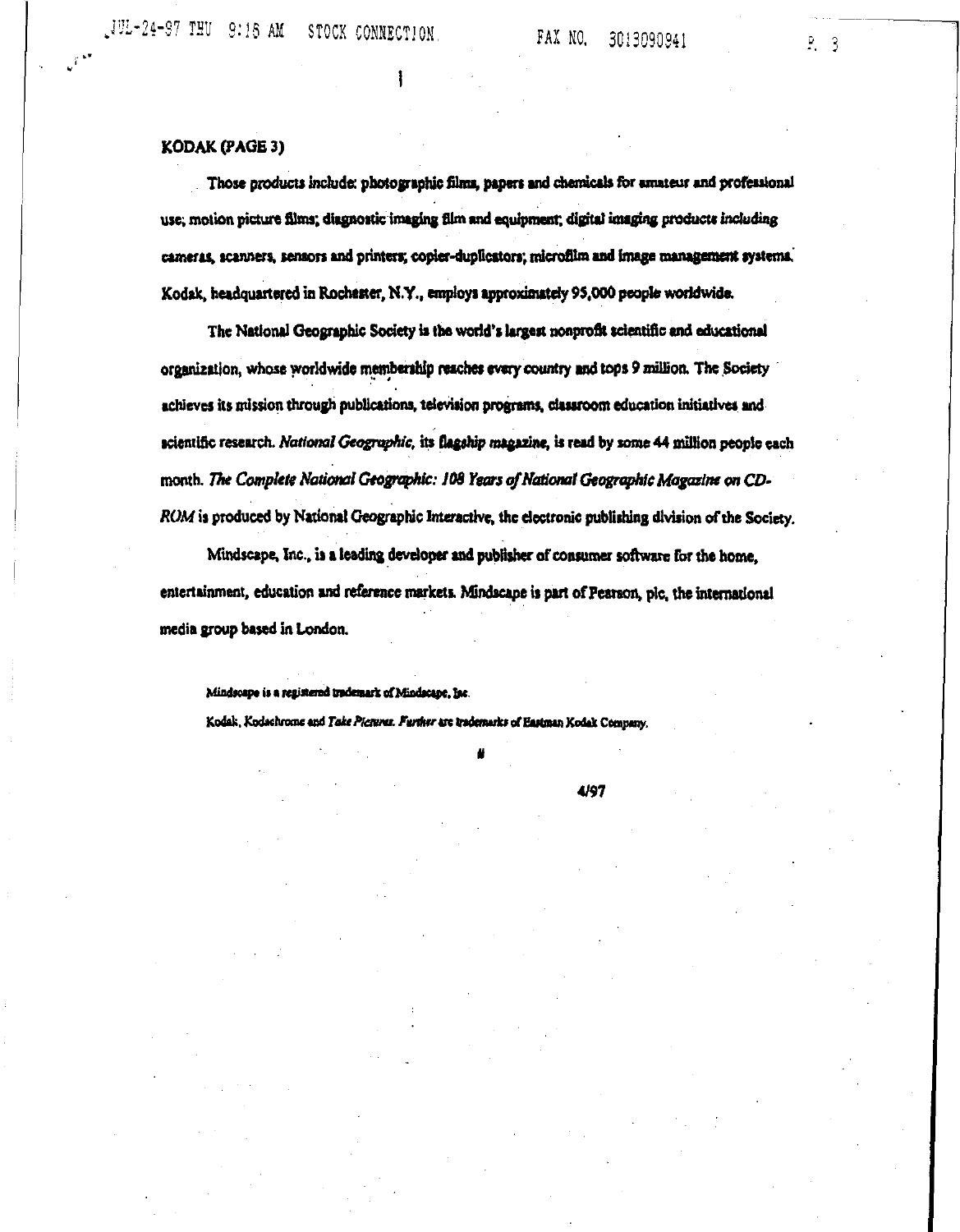#### 12/05/1997 16:29 301-983-3980

#### October 29, 1997

To Whom It May Concern:

I was the senior editor in cherge of photography for the National Geographic Society From Merch, 1963, to July, 1985. Quring this period I<br>wes responsible for making all still photographic<br>assignments for the Society. Negotiating thousands of contracts with freelence photographers was a key part of my work.

Formal written contracts for the photography of Dr.John Keshishian ware never mede. At times he submitted photographs for consideration by varlous aditors at the Society. At times the Society supplied him with film and processing in exchange for a first look at the results. Some of these photographs were published and Dr. Keshishian was paid For the one time use of the pictures.

Under the law ha, as the photographer, had the right to retain the copyright to all his photographs.

Mobert E. Gilka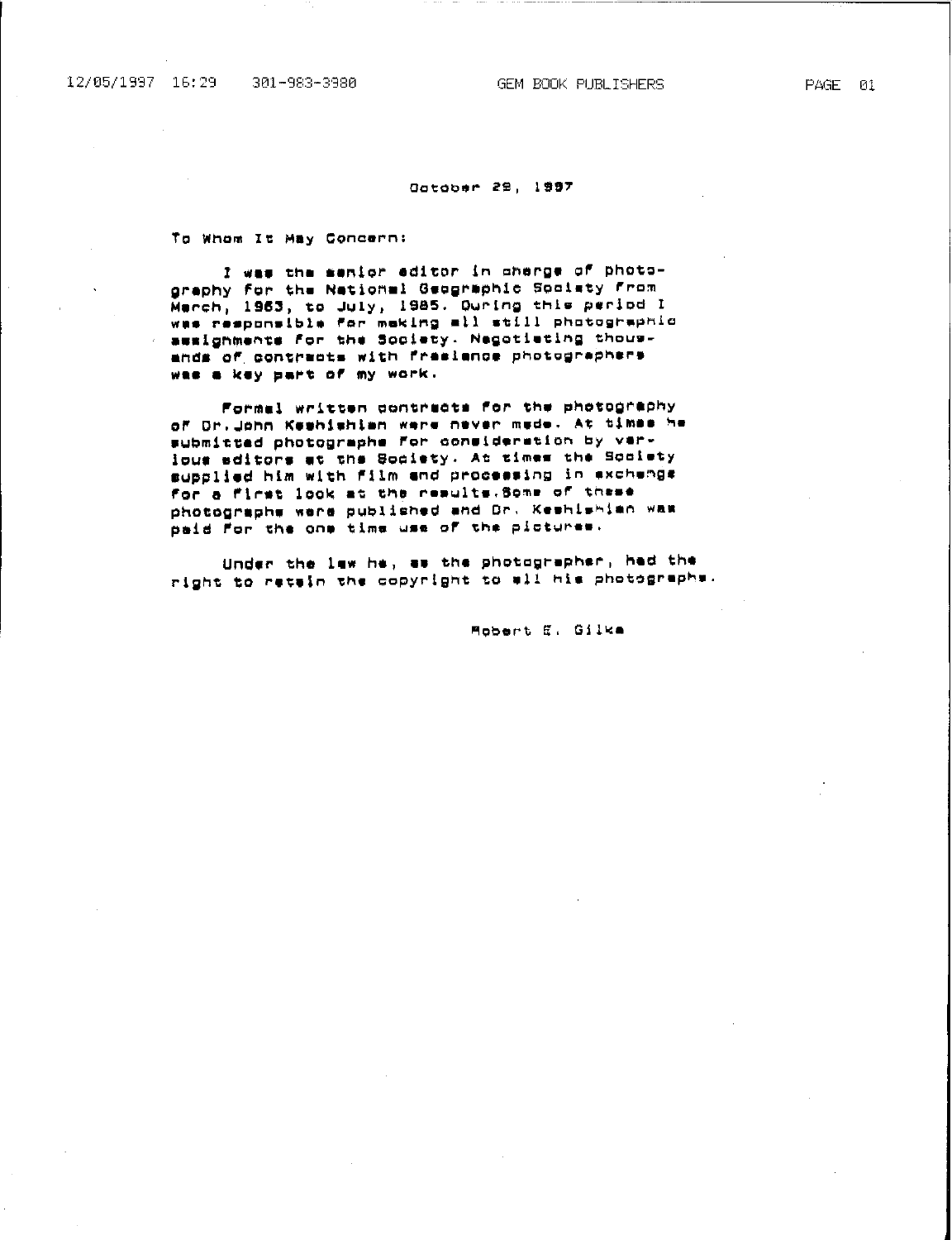FROM : j WOOD CQEATIVE DIRECTION.

PHONE NO. : 305 665 5665 **Dec.** 08 1997 12:22PM P1





DATE: 11/08/97

TO: NATL GEOGRAPHIC SOCIETY IMAGE COLLECTION NUMBER: 800 363 9422 FROM: JACK WOOD

NUMBER OF PAGES INCLUDING THIS ONE: 1

ONE OF OUR CLIENTS IS THE VASP AIR SYSTEM, A CONSORTIUM OF ARLINES THAT SERVE THE U.S., LATIN AMERICA, CANADA, EUROPE AND ASIA. IS IT POSSIBLE THAT YOU MIGHT HAVE A CATALOG OF PHOTOS THAT ARE AVAILABLE FOR USE IN ADVERTISING? IF SO PLEASE SEND ONE TO THE ABOVE ADDRESS. IF THERE IS A CHARGE LET US KNOW AND WE'LL COVER IT.

THANKS

CREATIVE DIRECTION 6735 SW 92 STREET, MIAMI, FL 33156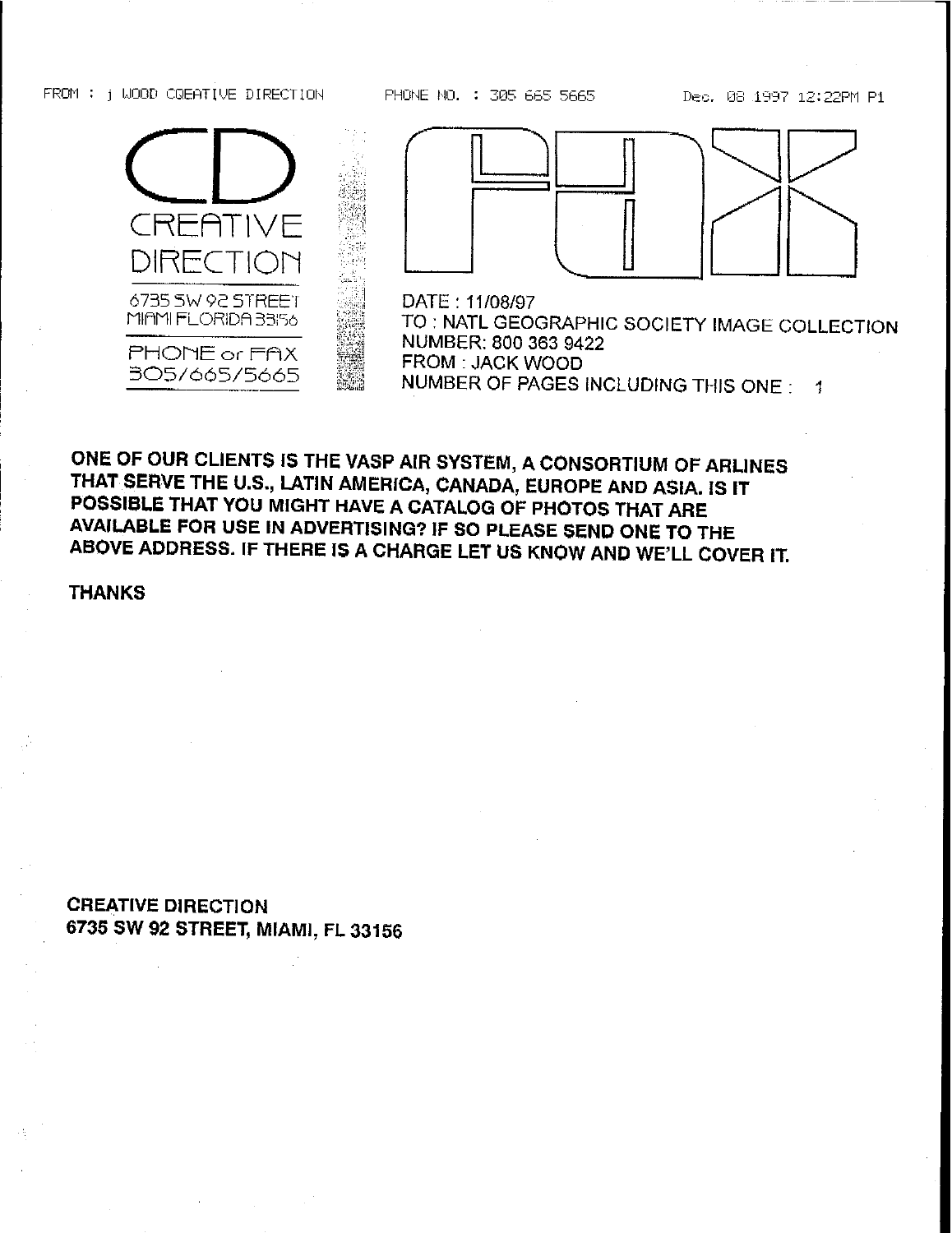3/11/97 NGS Library phone call March 11, 1997 10:30 A.M.

I dialed 1-202-857-7787 and spoke with Susan Fifer Canby.

She did not ask my name. I told her I was writing a book. (True, Mangroves-Trees in the Sea, though I did not volunteer that, nor was I asked) I requested info on coral reefs. I was told they had an extensive number of titles and if I could make an appointment and come to the library, I would be assisted in finding material. I then asked for any titles under author name Greenberg. They found three:

- 1. The Living Reef QL 125 G798
- 2. Beneath Tropic Seas QL 621.65 G798
- 3. Sharks and Other Dangerous Sea Creatures QL 618.7 G798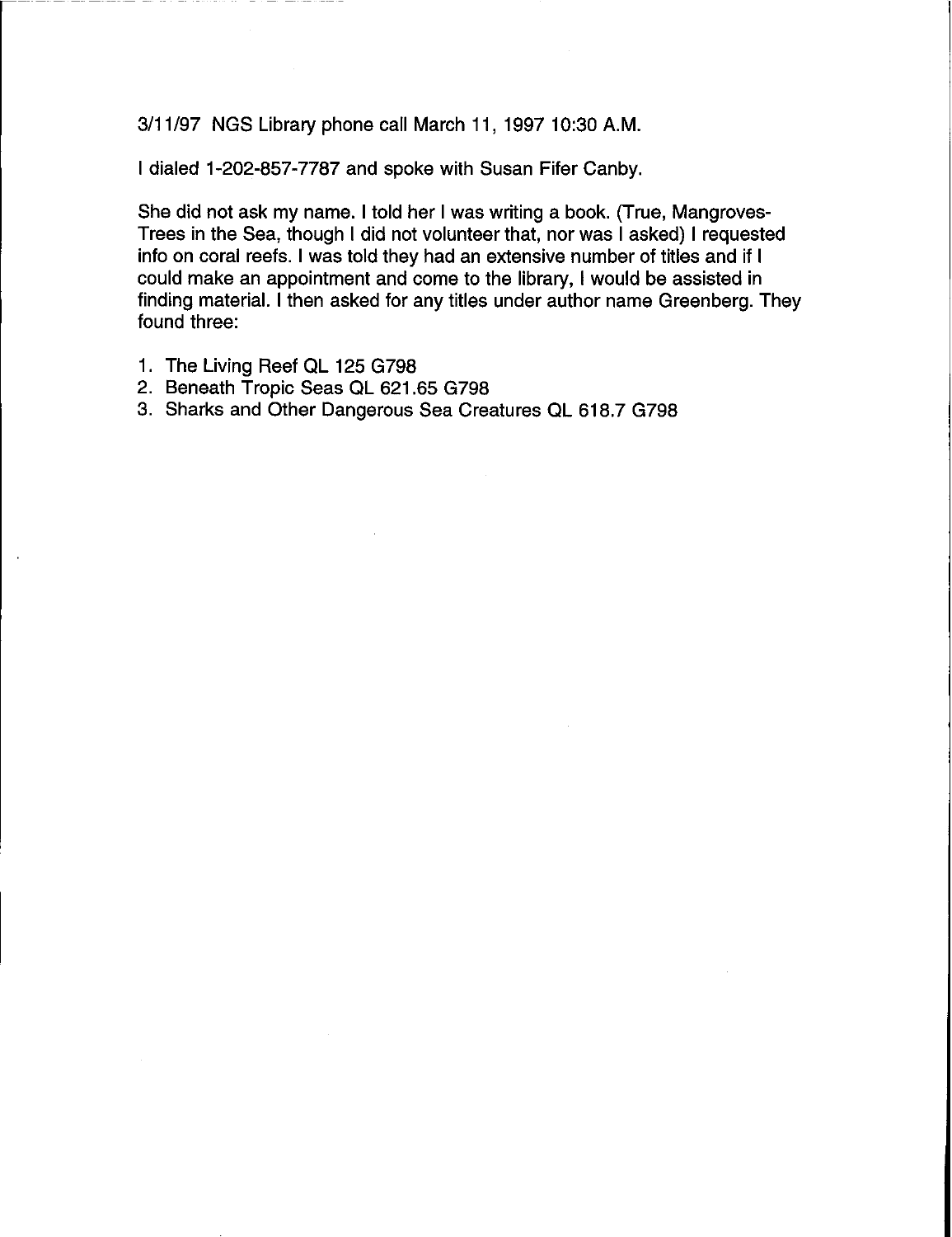3/11/97 NGS Library phone call March 11, 1997 10:30 A.M.

I dialed 1-202-857-7787 and spoke with Susan Fifer Canby.

She did not ask my name. I told her I was writing a book. (True, Mangroves-Trees in the Sea, though I did not volunteer that, nor was I asked) I requested info on coral reefs. I was told they had an extensive number of titles and if I could make an appointment and come to the library, I would be assisted in finding material. I then asked for any titles under author name Greenberg. They found three:

- 1. The Living Reef QL 125 G798
- 2. Beneath Tropic Seas QL 621.65 G798
- 3. Sharks and Other Dangerous Sea Creatures QL 618.7 G798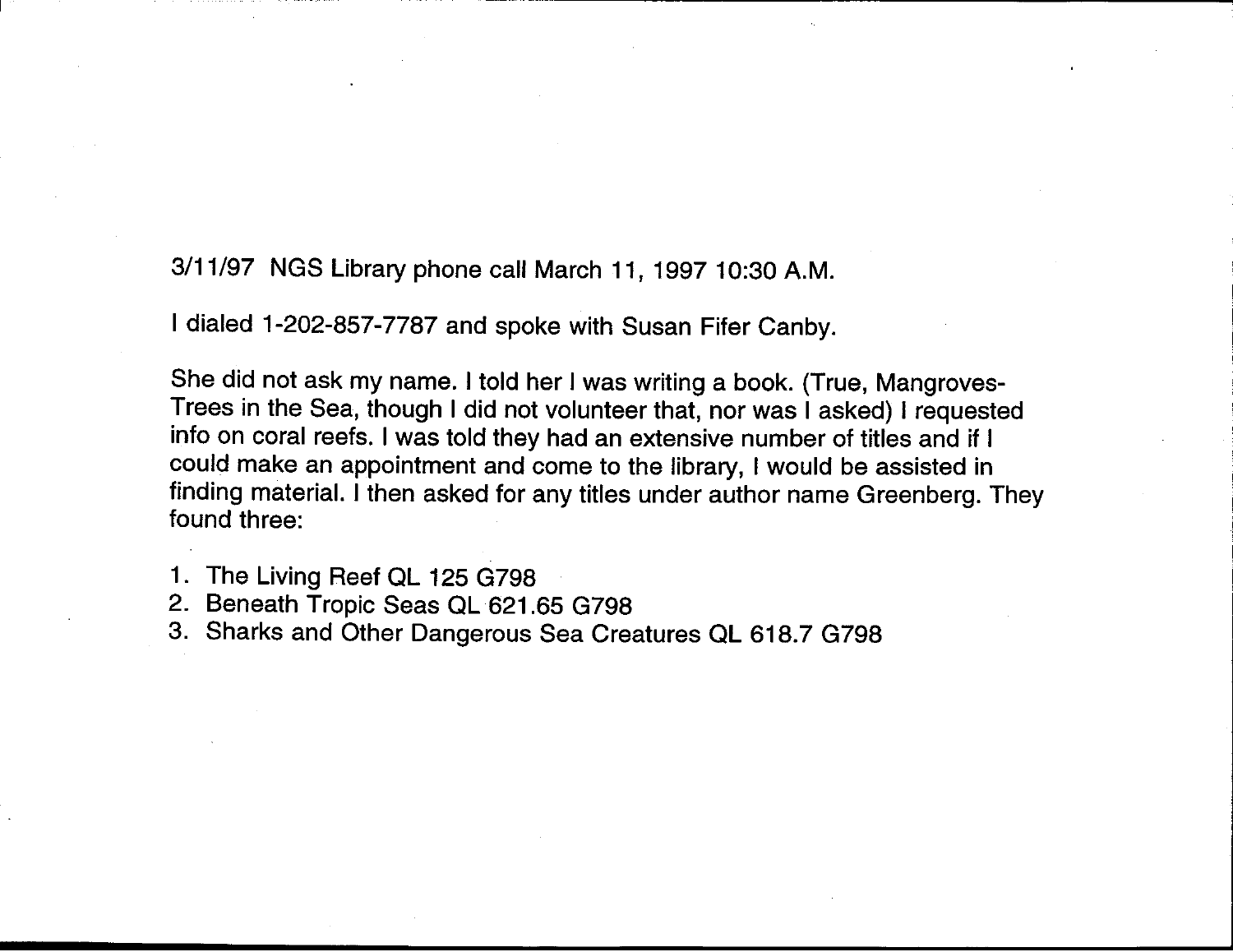|                                                                                  |        | The Complete National Geographic                                                                    |                               |
|----------------------------------------------------------------------------------|--------|-----------------------------------------------------------------------------------------------------|-------------------------------|
| <b>Search Results For</b><br><b><back b="" search<="" to=""></back></b>          | Jordan |                                                                                                     | HITS:                         |
| Oregon Finds N∯<br>ů<br><b>SH BIBLE LANDS A</b><br>is.<br><b>Palestine Today</b> | '==    | This product does not contain images<br>of the supplements originally<br>included in the magazines. | Ţ<br>718<br><b>Sup</b><br>505 |
|                                                                                  |        | IК                                                                                                  |                               |
| ● On a Registered CD □ Article or Feature                                        |        |                                                                                                     | Co.                           |
| <b>NEALLETTE TOP ICS.</b>                                                        |        | $\boxtimes$ contributors:                                                                           |                               |
| <b>Egypt</b><br><b>Holy Land</b><br>Iraq<br><u>leraal</u>                        |        |                                                                                                     |                               |
|                                                                                  |        | <b>Rang</b><br><b>HTIRE:</b>                                                                        |                               |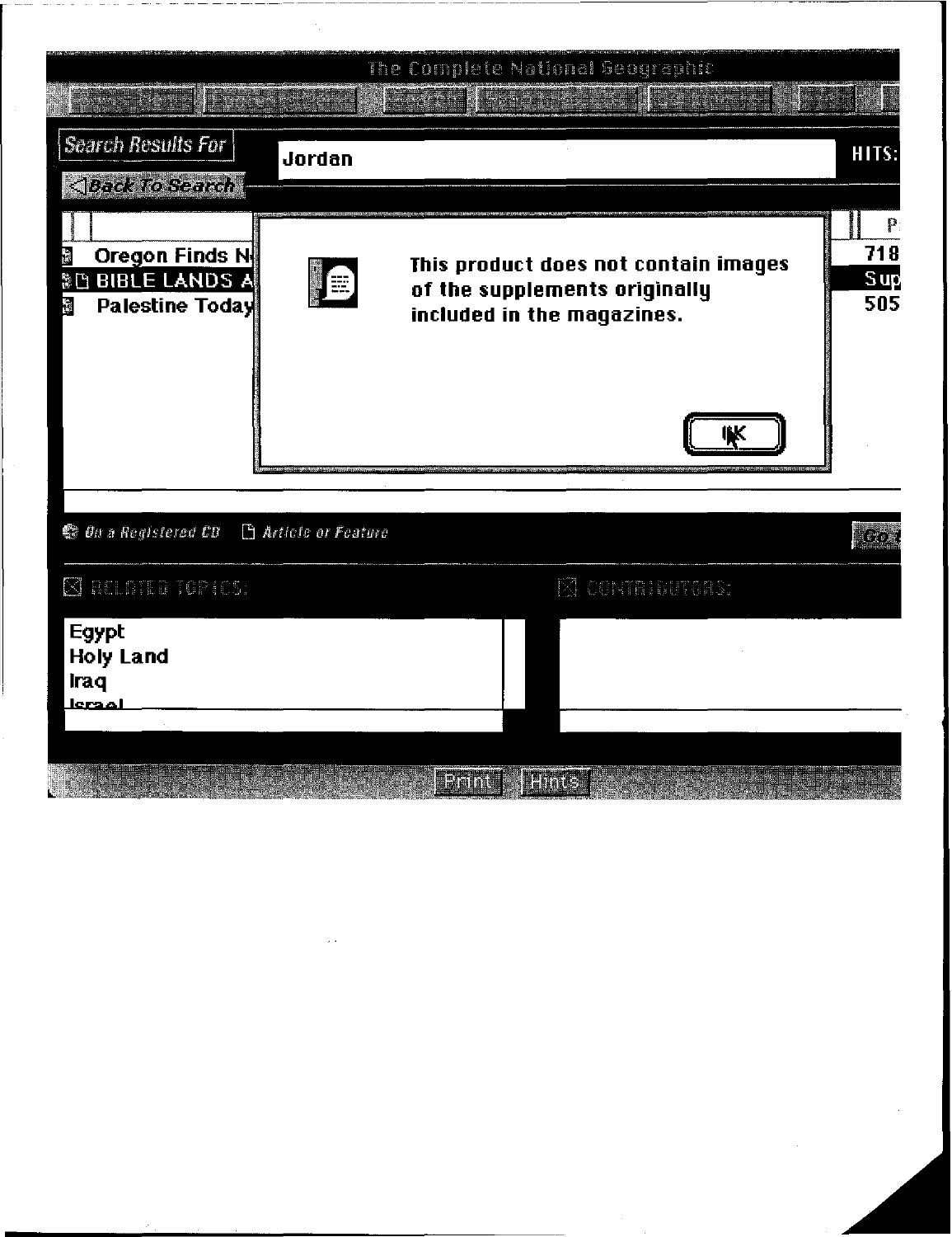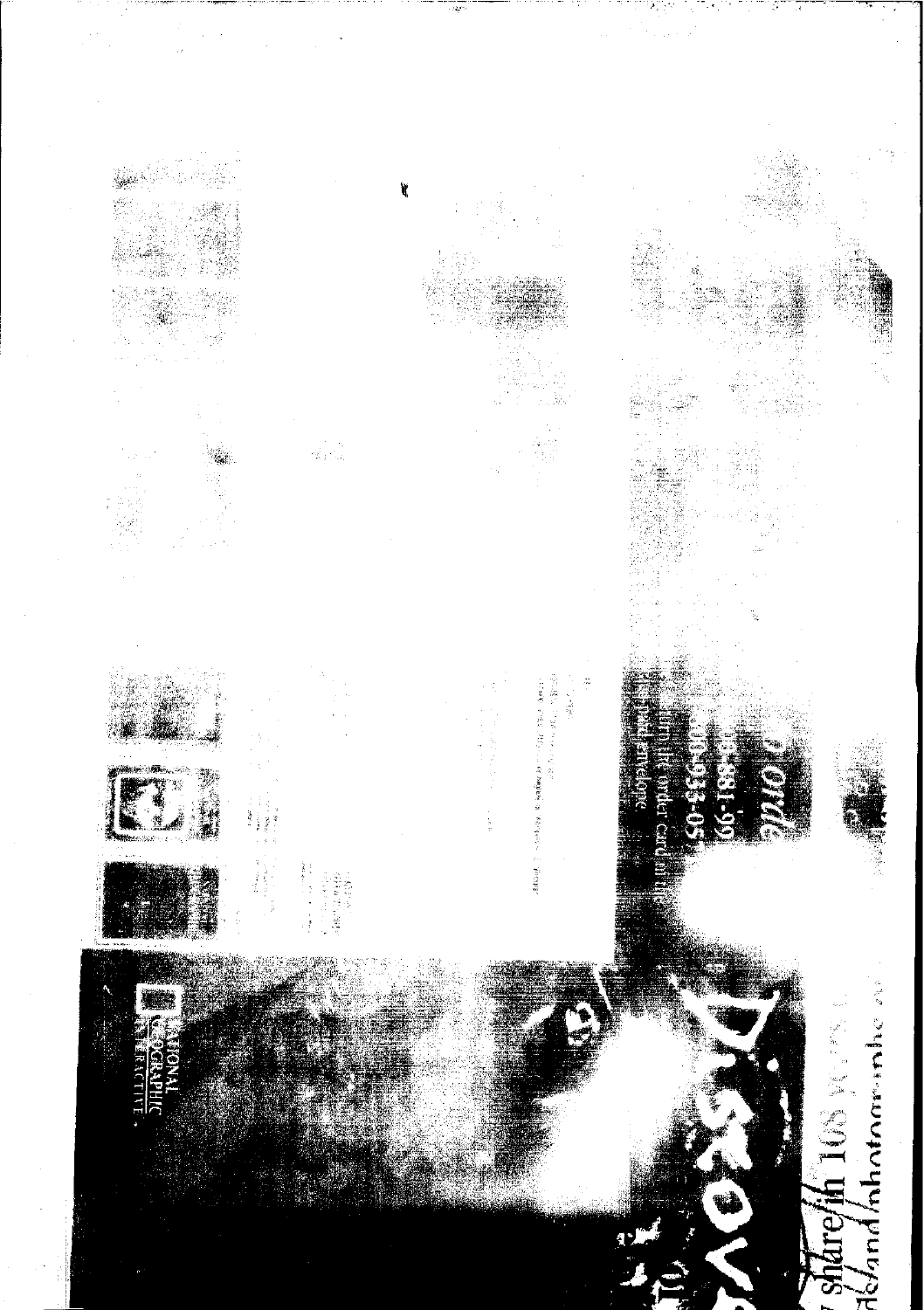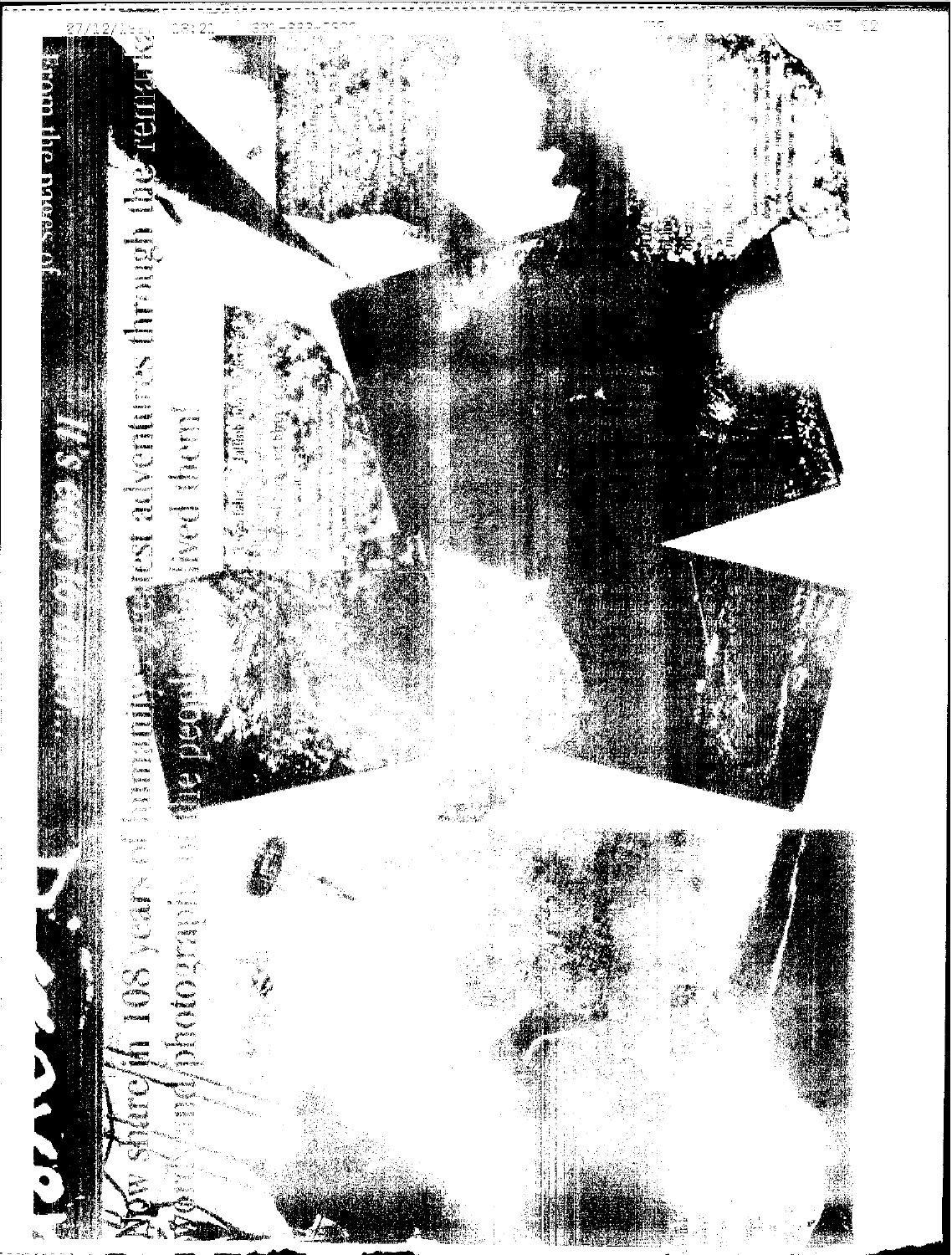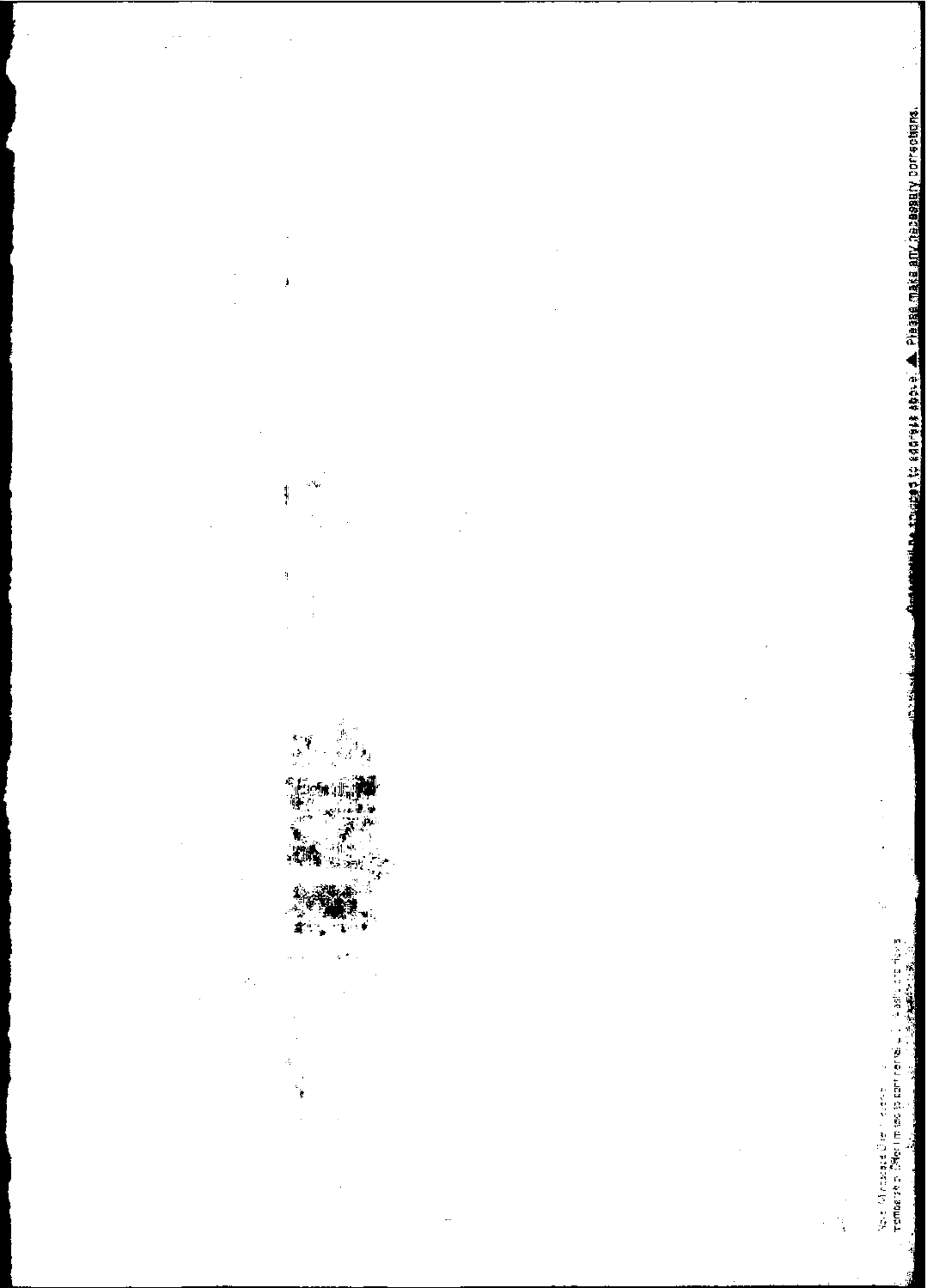

Coure moited to possible the court of the world's greater than Completion for a continuing the

> and the state of the state of the state  $\mathcal{R}(\mathbb{R}^d) = \mathbb{E}\left[\mathcal{R}^{d-1}(\mathbb{R}^d)\right] = \mathbb{E}\left[\mathcal{R}^{d-1}(\mathbb{R}^d)\right] = \mathcal{R}^d \log 2 \cdot \frac{d^2}{d\mathbb{R}^d} \leq \mathbb{E}\left[\mathcal{R}^{d-1}(\mathbb{R}^d)\right]$

 $\label{eq:2.1} \mathcal{O}(\frac{1}{2}\log\left(1-\frac{1}{2}\right))\leq \mathcal{O}(\frac{1}{2}\log\left(1-\frac{1}{2}\right))\leq \mathcal{O}(\frac{1}{2}\log\left(1-\frac{1}{2}\right))\leq \mathcal{O}(\frac{1}{2}\log\left(1-\frac{1}{2}\right)).$  $\label{eq:2.1} \mathcal{L}^{\mathcal{A}}(t) = \mathcal{L}^{\mathcal{A}}(t) \mathcal{L}^{\mathcal{A}}(t) = \mathcal{L}^{\mathcal{A}}(t) \mathcal{L}^{\mathcal{A}}(t) = \mathcal{L}^{\mathcal{A}}(t) \mathcal{L}^{\mathcal{A}}(t)$ 

 $\tau_{\rm c}$ 

> $\label{eq:2.1} \begin{split} \mathcal{F}^{(1)}_{\text{max}} &= \frac{\pi \mathcal{G}}{2E_{\text{max}}},\\ \mathcal{F}^{(1)}_{\text{max}} &= \frac{\pi \mathcal{G}}{2E_{\text{max}}},\\ \mathcal{F}^{(2)}_{\text{max}} &= \frac{\pi \mathcal{G}}{2E_{\text{max}}},\\ \mathcal{F}^{(1)}_{\text{max}} &= \frac{\pi \mathcal{G}}{2E_{\text{max}}},\\ \mathcal{F}^{(2)}_{\text{max}} &= \frac{\pi \mathcal{G}}{2E_{\text{max}}},\\ \mathcal{F}^{(1)}_{\text{max}}$

 $\label{eq:2} \frac{1}{2} \frac{4 \pi}{3} \frac{1}{2} \frac{1}{2} \frac{1}{2} \frac{1}{2} \frac{1}{2} \frac{1}{2} \frac{1}{2} \frac{1}{2} \frac{1}{2} \frac{1}{2} \frac{1}{2} \frac{1}{2} \frac{1}{2} \frac{1}{2} \frac{1}{2} \frac{1}{2} \frac{1}{2} \frac{1}{2} \frac{1}{2} \frac{1}{2} \frac{1}{2} \frac{1}{2} \frac{1}{2} \frac{1}{2} \frac{1}{2} \frac{1}{2} \frac{1}{2} \frac{1}{2} \$  $\label{eq:2.1} \frac{1}{\sqrt{2\pi}}\int_{\mathbb{R}^3}\frac{1}{\sqrt{2\pi}}\int_{\mathbb{R}^3}\frac{1}{\sqrt{2\pi}}\int_{\mathbb{R}^3}\frac{1}{\sqrt{2\pi}}\int_{\mathbb{R}^3}\frac{1}{\sqrt{2\pi}}\int_{\mathbb{R}^3}\frac{1}{\sqrt{2\pi}}\int_{\mathbb{R}^3}\frac{1}{\sqrt{2\pi}}\int_{\mathbb{R}^3}\frac{1}{\sqrt{2\pi}}\int_{\mathbb{R}^3}\frac{1}{\sqrt{2\pi}}\int_{\mathbb{R}^3}\frac{1$ 

 $\label{eq:2.1} \begin{split} \mathcal{L}_{\text{max}}(\mathcal{L}_{\text{max}}) &= \mathcal{L}_{\text{max}}(\mathcal{L}_{\text{max}}) \,,\\ \mathcal{L}_{\text{max}}(\mathcal{L}_{\text{max}}) &= \mathcal{L}_{\text{max}}(\mathcal{L}_{\text{max}}) \,, \end{split}$ 

and a strong state of the state of the state of the state of the state of the state of the state of the state of the state of the state of the state of the state of the state of the state of the state of the state of the s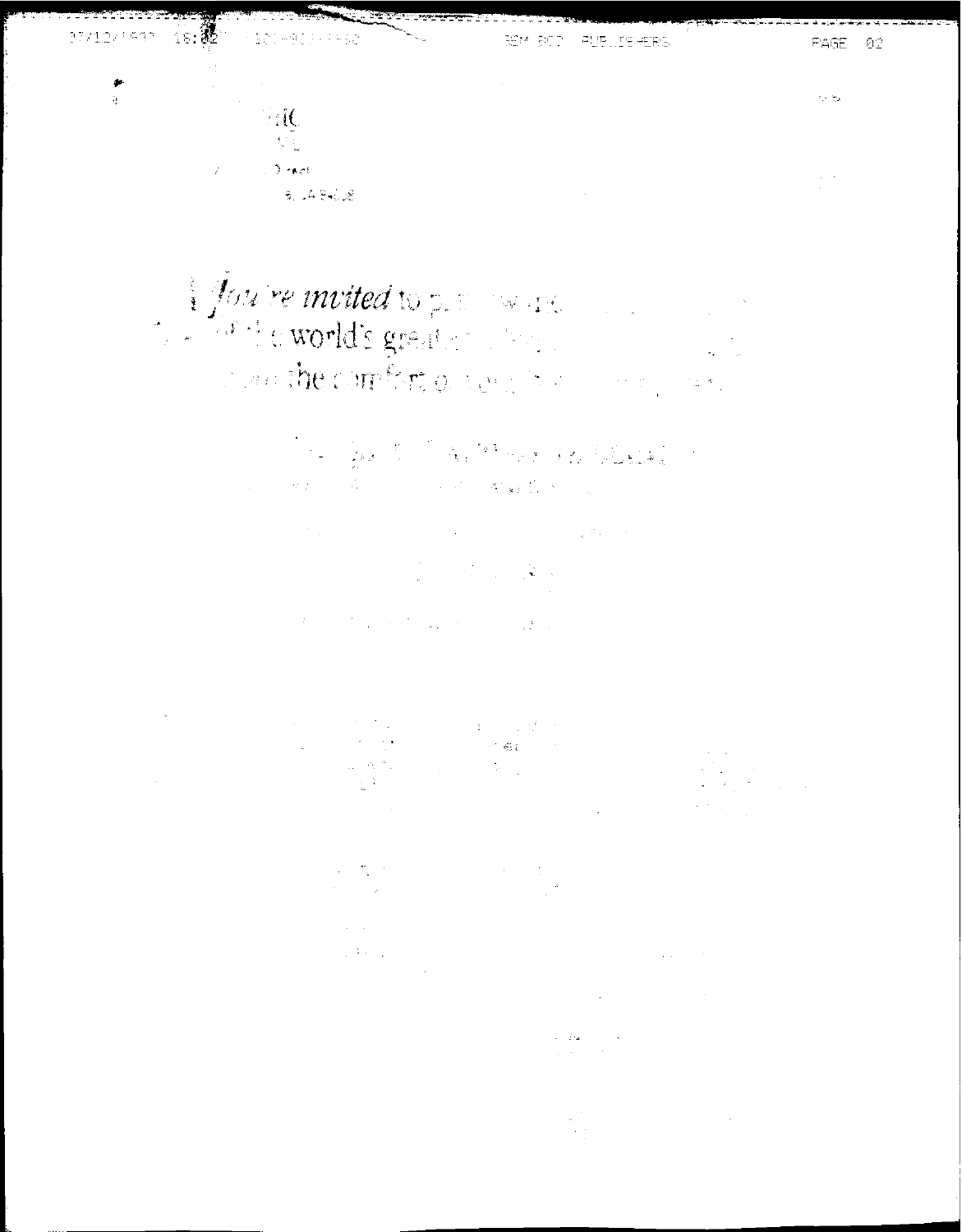id many more inspirational adventures await you ... way to give your shildren the A+ advantage in encouraging they to learn about the weil?!

 $\mathbb{R}^n$  is a set the section of  $\mathbb{R}^n$  . The section of state  $\mathbb{R}^n$  such that  $\mathbb{R}^n$  is the discovers the rusting, sunken remains of the side grand as try liner Titanic.

- chate Jame Giorall a pleasure in a beby chimp's Windust formers of allection in the 1960s. U
- . State at the top of the suret with Barry Q. Bishop arter te climbs found Everen (20 1953
- · hack your way through a misk o Peruvian rungle on dury u4 (1911 with Horan cingome to discover huge, white grennos tam, kom ziskup nu lida sky ek che loso ruins uf the society into Emplie & Machu Picchill
- n Cola Charl Ricert e Pesifica Aspil (7 ha de lacorta the first of reach the big transfer.

in the state and the second property of a contract of the state of the second of the mules related to subject abtime and data. As you n in en lakk like light turne man een vinne excrise bookbanking anough<br>The string of the the says response in the fractional also like and า เรียนเป็นสมบัติการการเป็น และ เป็นชาวเป็นสมบัติการ เป็นสมบัติการ ครั้งขึ้น เป็นสมบัติการ เป็นสมบัติการ เป็นส<br>เป็นสมบัติการ เป็นสมบัติการ เป็นสมบัติการ เป็นสมบัติการ เป็นสมบัติการ เป็นสมบัติการ เป็นสมบัติการ เป็นสมบัติกา

المحمد المحمد المحمد المحمد المحمد المحمد المحمد المحمد المحمد المحمد المحمد المحمد المحمد المحمد ال<br>والمحمد المحمد المحمد المحمد المحمد المحمد المحمد المحمد المحمد المحمد المحمد المحمد المحمد المحمد المحمد المح **College**  $\mathcal{L}_{\mathcal{A}}$  and  $\mathcal{L}_{\mathcal{A}}$  . We have surper person or her source with search field and the process ir († 1941), tat luž jeveny izelatno arhibite (tol ibne bast 213) ymeryt

 $\label{eq:2.1} \frac{1}{\sqrt{2\pi}}\int_{\mathbb{R}^3}\frac{1}{\sqrt{2\pi}}\left(\frac{1}{\sqrt{2\pi}}\right)^2\frac{1}{\sqrt{2\pi}}\left(\frac{1}{\sqrt{2\pi}}\right)^2\frac{1}{\sqrt{2\pi}}\left(\frac{1}{\sqrt{2\pi}}\right)^2\frac{1}{\sqrt{2\pi}}\frac{1}{\sqrt{2\pi}}\frac{1}{\sqrt{2\pi}}\frac{1}{\sqrt{2\pi}}\frac{1}{\sqrt{2\pi}}\frac{1}{\sqrt{2\pi}}\frac{1}{\sqrt{2\pi}}\frac{1}{\sqrt{2\pi}}\frac$  $\mathcal{L}_{\text{max}}$  ,  $\mathcal{L}_{\text{max}}$ 

 $\mathcal{A}(\mathcal{A})$  and  $\mathcal{A}(\mathcal{A})$  is the following the  $\mathcal{A}(\mathcal{A})$ 

 $\sim 10^6$ 

 $\frac{1}{2}$  ,  $\frac{1}{2}$  $\mathcal{A}_i$   $\mathcal{A}_j$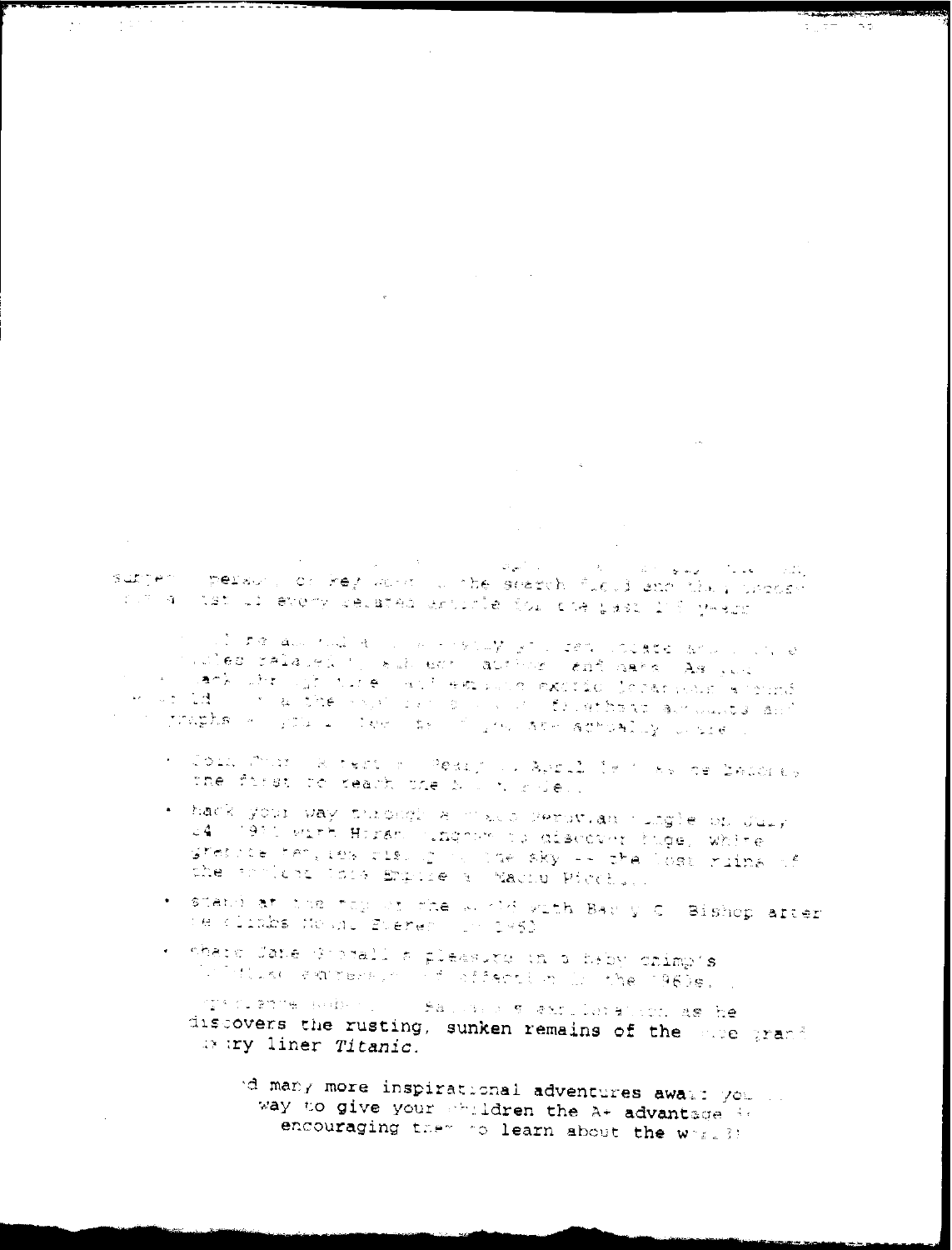### shar s entur o discovery at your fungertips!

information doing formal research for a school project. a # wiendly debate, entertaining yourself or your Lart of the Alife adventure, or just browsing to satisfy west, The Complete NATIONAL GEOGRAPHIC is your your. is the sport to nore than a century of historic discovery.

- . View 155,520 spectacular images, including photographs, mage diagrams, and illustrations.
- a Instantly wiew and print any page in every issue of the magarine--more that, 175,000 pages in all
- . Browss more than 7,500 fascinating articles covering 108 years of dynamic SATEONAL GEOGRAPHIC reporting.
- . Relive 100 years of classic advertisements as they agues a in more mean a contury of NATIONAL OFOGRAPHIC magan Live L
- . Enjoy exclusive access to an online resource center, collector's carner and National Geographic community CONTRIL

### Start your journey back in time with the NATIONAL GEOGRAPHIC: The \$90s:

You have to see The Complete NATIONAL SECORAFHIC collection to believe how easy it is to bring history to life on your componed. That's why I want to start you off with an unbeatable deal of goas first CD-ROM set in the series. For just \$9.95, you can ow AATICNAL GEOGRAPHIC: The 190s. This set of 2 CDs gives you al. NATIONAL GEOGRAPHIC issues from 1980 through 1996. Inside you'll discover these reparkable articles and more:

- . Neptune: Anyager a brez Picture Show
- . Wiser the Storm: The Aftermath of the Gulf War
- the Great Eclipse
- in Bikini s Lagoon: Lize Thrives in a Nuclear Graveyard
- pucanoes Crucibles of Creation
- 
- Venus Revhaued
- . The Ice han, Lane Joyager from the "Copper Age"
- · Riddle of The S S. List(ania
- . Quiet Micsoues of the Brain.
- · The Dawn if Humang Neandertal

If you has lated the seep your copy of NATIONAL GEOGRAPHIC in the state of the seep your copy of NATIONAL GEOGRAPHIC in the state of the state of the second pay for the second series of the second pay for the second series at your 1.de.  $\sim 20$ 

muease alea coulonny facid currimme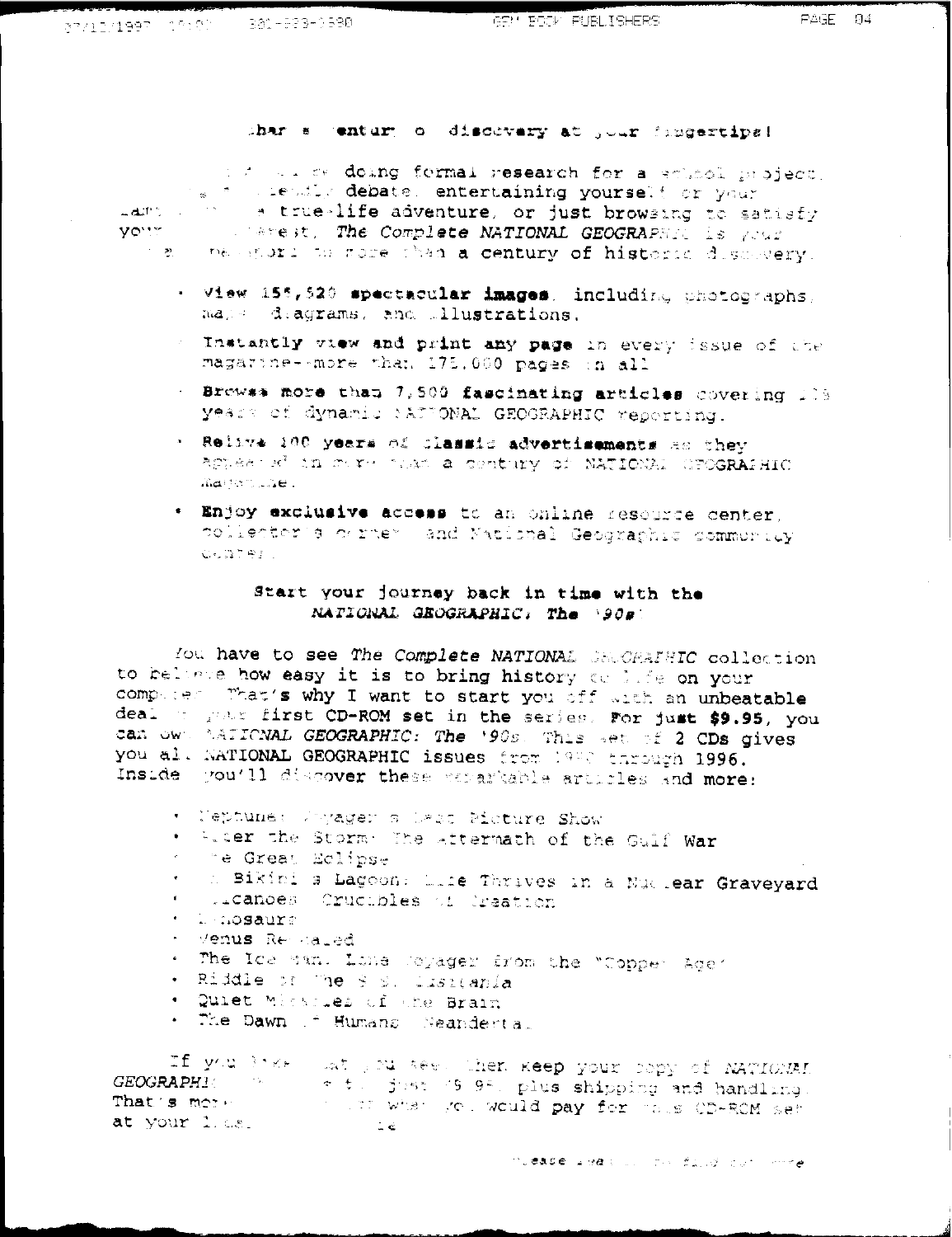#### Av Complete NATIONAL GEOGRAPHIC l collection -- one decade at a time

Tade from The Complete NATIONAL GEOGRAPHI Your next CD-ROM series of ' be send to you, one at a time every six to eight weeks -- I a li-day FREE preview basis - for the regular low print of all 119.95, plus shipping and handlang.<br>You keep only crose UP-RPM wats you really want and you are free to cancel at include

"f you re curious about the world around you...

mere's no better way to satisfy that curresity whan by wedness are complete NATIONAL GEOGRAPHIC CD-ROM collection to week worker library today.

The inter, call us toll-free today at 1-800-881-9919 with any categoriedit card, or return your completed order card in the return anvelope. For even faster service, fax the order cars to 1-800-933-0571

A JO ROM collection this spectacular only comes around once in 103 years. So don't miss your chance to own The Terplate NATIONAD GEOGRAPHIC on CD-ROM But hurry. Decades in lays this low introductiry offer will be history for

alueratv. Fash + ringe

 $\sigma$  ,  $\sigma$  ,  $\sigma$  ,  $\sigma$ 

Frank hainze Senior Vice President Mindscape Direct

- $P.5.$ At 39.95 plus shipping and handling, your tirst CD-POM se. WATIFAL GETERAPHONE The 90s, is an unprecedented burgath and with a lökuar preview, you really can't lose. So don't delay...order your first CD-ROM set today!
- P.P.S. " a Chiverse Beyond is a fascinating and educational multimedia voyage through modern astronomy and remains yours to keep - absulutely FREE - as our way of aying lihanks for taking the time to check us out!"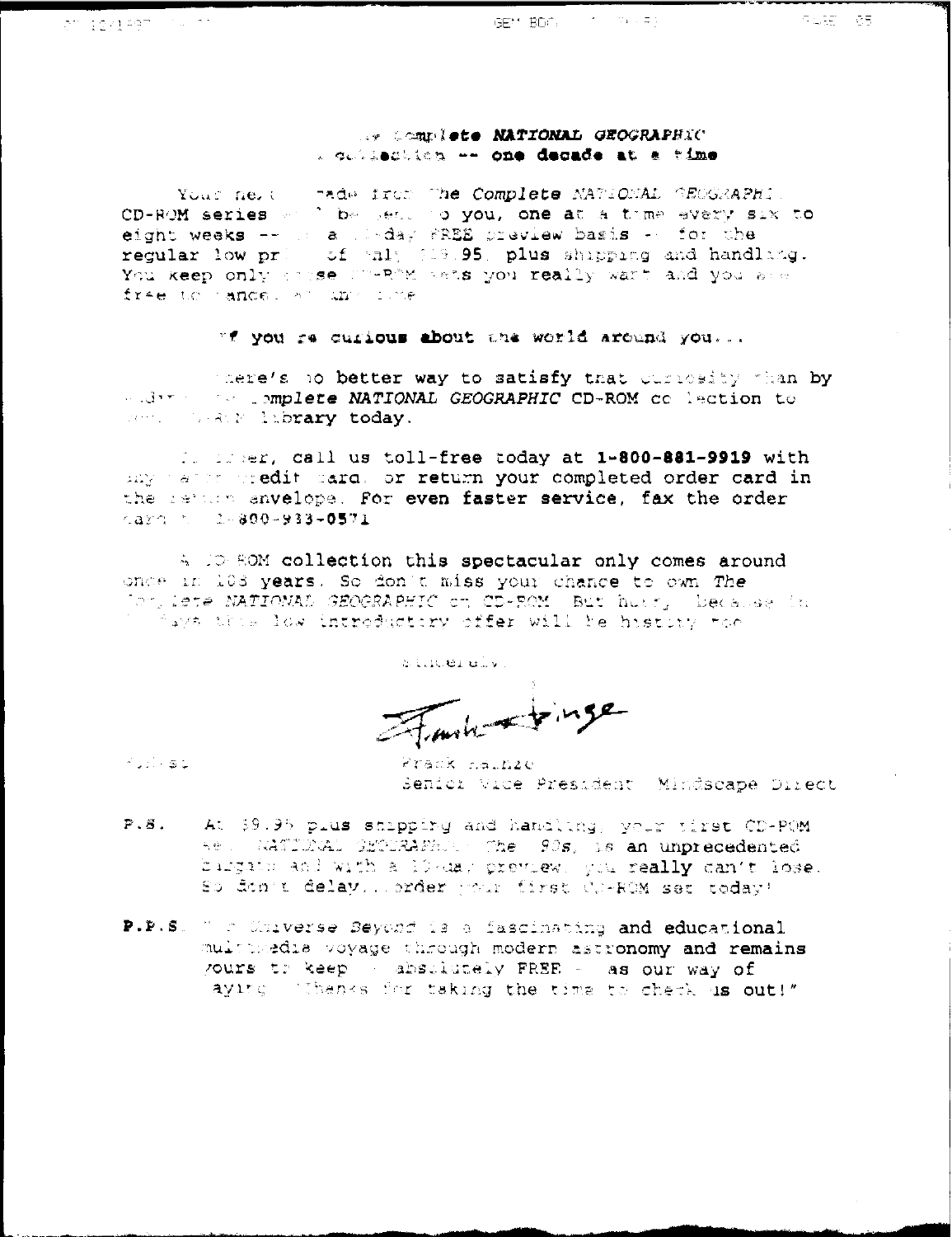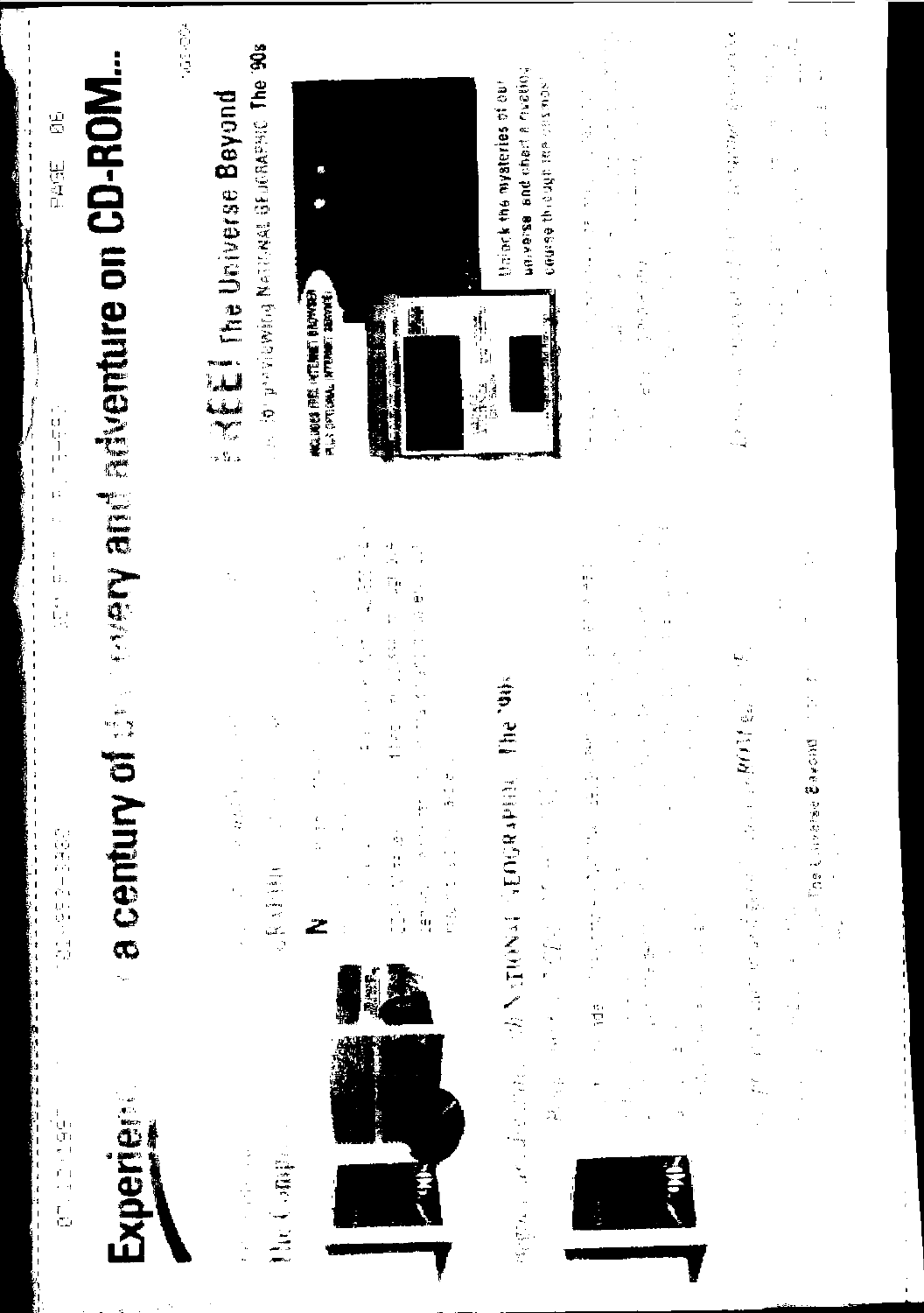# The Complete 108 Years of NATIONAL GEORGIAL

Experience more than a century of adventure and dis

m

The ultimate channole of human discovers. For the past 108 were: NATEPOAL GEOGRAPHIC has set the standard for excellence in reporting and photography with vivid images that express the wonder of life on Earth. A  $\rightarrow$  a.c. is the world's most respected magazines, NATIONAL GEOGRAPHIC enables was to transcend time, to explore exotic keeptons and to share the exhibitation of historic scientific discovery. And area this unsurrassed archive of adventure and discovery is available on (D-ROM for wat to empty on your own horne computer

## **ARAPHIC** spassne on CD-ROM



## The Convolute NATIONAL GEOGRAPHIC OF CH-ROM!

Travel through unit and across continents with this 30 cD ROM set of all ELAS ERTIONAL GEOGRAPHIC magazine issues since 1888. You get a powerful search engine that instantly locates every article related to the subject or person you type into the search field. View or print pairs attor eage of the most riveting documentary text and imagery- - vanish as ellapseared. A world of discovery awaits you!